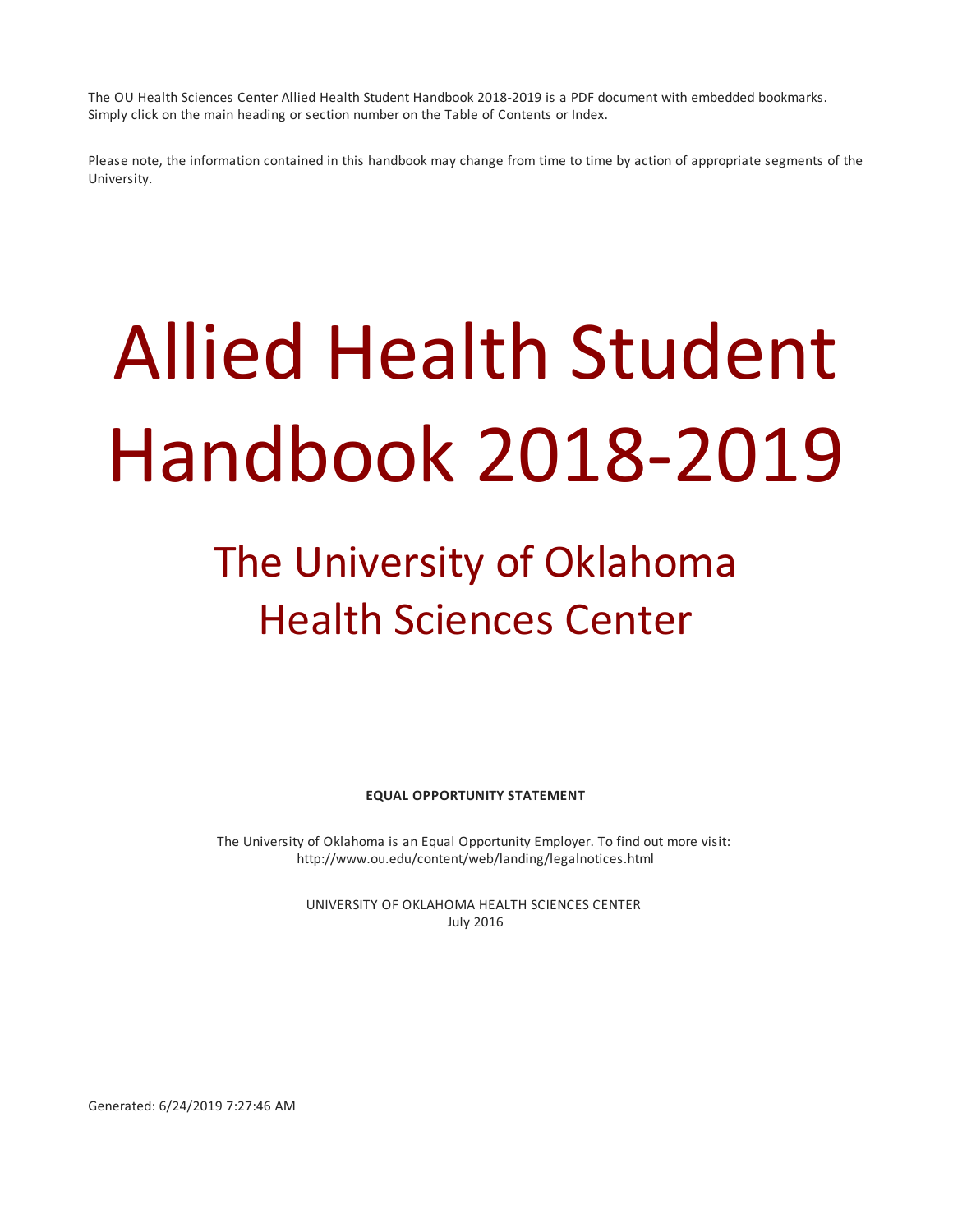# **Table of Contents**

<span id="page-1-0"></span>

| <b>Table of Contents</b>                                                                                   | 2                                |
|------------------------------------------------------------------------------------------------------------|----------------------------------|
| 1 - COLLEGE OF ALLIED HEALTH HISTORY                                                                       | 4                                |
| 2 - MISSION                                                                                                | 4                                |
| <b>3 - DIVERSITY STATEMENT</b>                                                                             | 4                                |
| 4 - ACADEMIC PROGRAMS IN THE COLLEGE OF ALLIED HEALTH                                                      | 4                                |
|                                                                                                            |                                  |
| 5 - ACADEMIC INTEGRITY AND STANDARDS                                                                       | 5                                |
| 5.1 - Academic Integrity<br>5.2 - College Standards                                                        | $\sqrt{5}$<br>$\sqrt{5}$         |
|                                                                                                            | 5                                |
| 6 - ACADEMIC AND PROFESSIONAL PROGRESS POLICIES                                                            |                                  |
| 6.1 - Professional Performance and Behavior<br>6.1.1 - Professional Dress Code                             | $\,6\,$<br>$6\phantom{1}$        |
| 6.1.2 - Professional Conduct                                                                               | $\sqrt{6}$                       |
| 6.1.3 - Prohibited Conduct                                                                                 | $\overline{7}$                   |
| 6.2 - Sanctions for Professional Misconduct                                                                | $\overline{7}$                   |
| 7 - ACADEMIC APPEALS                                                                                       | 8                                |
| 7.1 - General Guidelines for Academic Appeals in the College of Allied Health (CAH)                        | $\bf 8$                          |
| 7.1.1 - Academic Appeal Process                                                                            | $\overline{9}$                   |
| 7.1.2 - The Academic Appeal Student Process Summary<br>7.1.3 - The Academic Appeal Faculty Process Summary | $\overline{9}$<br>$\overline{9}$ |
| 7.1.4 - The Academic Appeal Faculty Mentor Process Summary                                                 | 10                               |
| 7.1.5 - Typical Hearing Format/Agenda                                                                      | 10                               |
| 7.1.6 - Flowchart for Academic Appeals Process*                                                            | 10                               |
| 8 - GENERAL COLLEGE AND UNIVERSITY POLICIES                                                                | 11                               |
| 8.1 - Completion of Academic Work for Others                                                               | 11                               |
| 8.2 - Device Security                                                                                      | 11                               |
| 8.3 - Electronic Devices                                                                                   | 11                               |
| 8.4 - Electronic Media & Copyright                                                                         | 11                               |
| 8.5 - Graduation Requirements                                                                              | 12                               |
| 9 - COLLEGE OF ALLIED HEALTH STUDENT COMPUTING INFORMATION                                                 | 12                               |
| 9.1 - Email                                                                                                | 13                               |
| 9.2 - College Printing Services                                                                            | 13                               |
| 9.3 - Student File Storage<br>9.4 - College Computer Requirements                                          | 13<br>13                         |
| 9.5 - Campus Resources                                                                                     | 13                               |
| 10 - STUDENT AWARDS AND HONORS                                                                             | 14                               |
| 10.1 - Allied Health Ambassadors                                                                           | 14                               |
| 10.2 - Alpha Epsilon Lambda                                                                                | 14                               |
| 10.3 - Alpha Eta Society                                                                                   | 15                               |
| 10.4 - Alumni Leadership Award for the Outstanding First Year Student                                      | 15                               |
| 10.5 - Banner Carrier for College of Allied Health (OU Commencement)                                       | 15                               |
| 10.6 - Big Man/Big Woman on Campus                                                                         | 15                               |
| 10.7 - Crimson Club                                                                                        | 15                               |
| 10.8 - Dean's Award                                                                                        | 16                               |
| 10.9 - Dean's Honor Roll                                                                                   | 16                               |
| 10.10 - Distinction, Special Distinction, and Outstanding Distinction                                      | 16                               |
| 10.11 - 4.0 Medallion Honor<br><u>.</u>                                                                    | 16                               |
| 10.12 - Golden Key Honor Society                                                                           | 16                               |
| 10.13 - Graduate Student Association - Outstanding Masters Thesis and Doctoral Dissertation Award          | 16                               |
| 10.14 - Honors Program<br>10.15 - Letzeiser Award                                                          | 16                               |
| 10.16 - Mortar Board                                                                                       | 17<br>17                         |
| 10.17 - Multicultural Awards                                                                               | 17                               |
|                                                                                                            |                                  |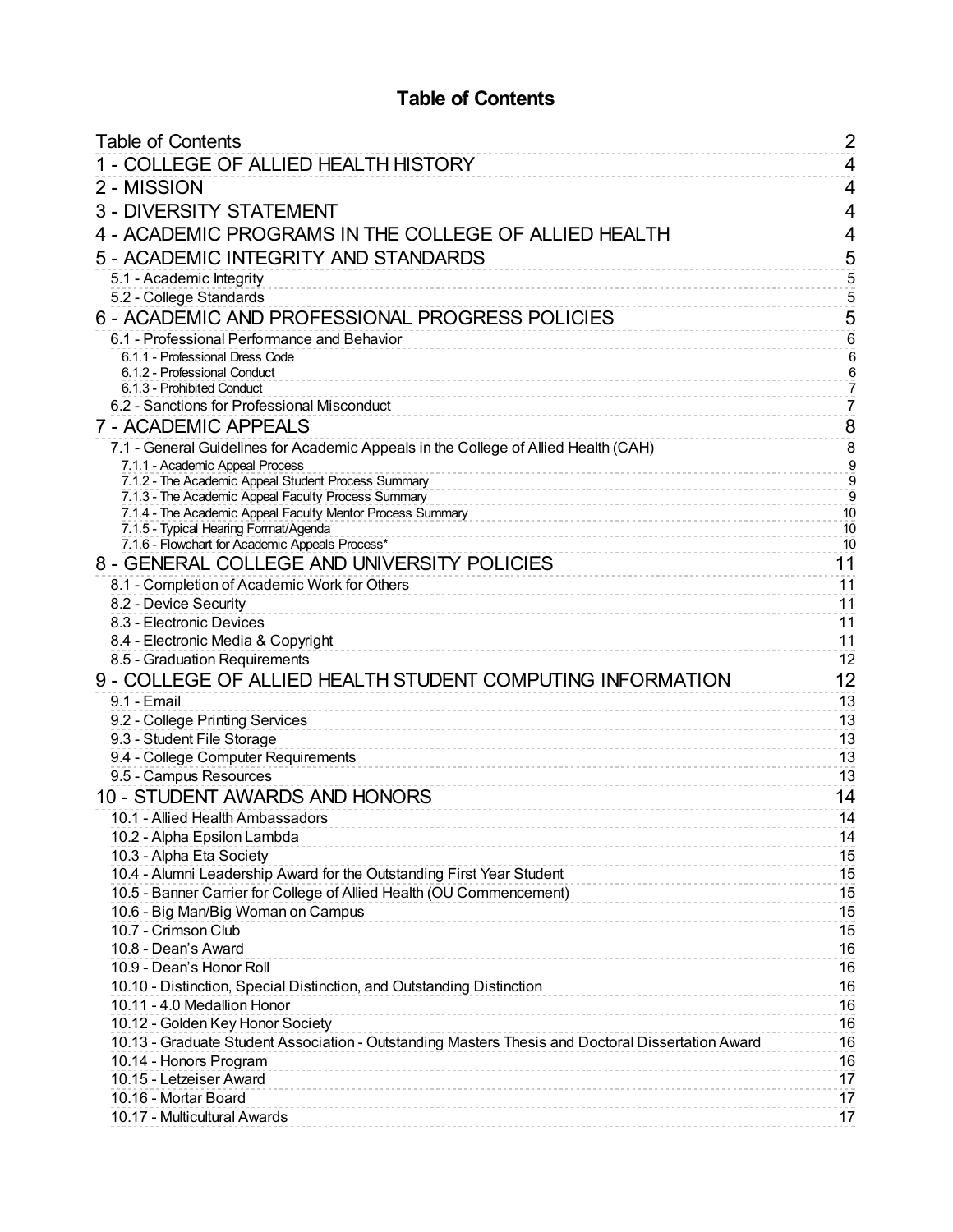| 10.18 - OU Parents' Association Outstanding Senior Award            | 17       |
|---------------------------------------------------------------------|----------|
| 10.19 - OU Parents' Association Outstanding Senior Mother Award     | 17       |
| 10.20 - OUHSC Outstanding Student Leadership Awards                 | 18       |
| 10.21 - OUHSC Outstanding Student Organization Award                | 18       |
| 10.22 - PE-ET - OU TOP 10 Senior Honor Society                      | 18       |
| 10.23 - Phi Kappa Phi                                               | 18       |
| 10.24 - President's Honor Roll                                      | 18       |
| 10.25 - Regents' Award for Outstanding Junior                       | 18       |
| 10.26 - Who's Who in American Colleges and Universities             | 19       |
| 11 - CAMPUS SERVICES, REQUIREMENTS, AND RESOURCES                   | 19       |
| 11.1 - Academic and Student Services Office                         | 19       |
| 11.2 - Academic Departmental Offices                                | 19       |
| 11.3 - Bicycle Parking                                              | 19       |
| 11.4 - Building Access                                              | 20       |
| 11.5 - Bulletin Boards                                              | 20       |
| 11.6 - Bus and Trolley Services                                     | 20       |
| 11.7 - Campus Police and Public Safety/Inclement Weather Policy     | 20       |
| 11.8 - Clinical Requirements                                        | 20       |
| 11.9 - Copy Machines                                                | 21       |
| 11.10 - Counseling Services                                         | 21       |
| 11.11 - Environmental Health and Safety Training                    | 21       |
| 11.12 - Health Insurance                                            | 21       |
| 11.13 - Health Insurance Portability and Accountability Act (HIPAA) | 21       |
| 11.14 - Injury in Clinic                                            | 22       |
| 11.15 - Liability Insurance<br>11.16 - Libraries                    | 22       |
| 11.17 - Lockers                                                     | 22<br>22 |
| 11.18 - Mailboxes                                                   | 22       |
| 11.19 - Religious Holiday Observance                                | 22       |
| 11.20 - Writing Center                                              | 22       |
| 11.21 - Related OUHSC Student Resources                             | 22       |
| <b>12 - TUITION AND FEE INFORMATION</b>                             | 23       |
| 12.1 - Related OUHSC Tuition and Fee Information                    |          |
| 12.2 - Required Tuition and Fees                                    | 23<br>23 |
| 13 - ENROLLMENT                                                     |          |
|                                                                     | 23       |
| 13.1 - Enrollment Policies & Regulations                            | 23       |
| 13.2 - Class Schedules and Course Catalog                           | 23       |
| <b>14 - STUDENT ORGANIZATIONS</b>                                   | 24       |
| 14.1 - College of Allied Health Student Association                 | 24       |
| 14.2 - Other College of Allied Health Student Organizations         | 24       |
| 14.3 - OUHSC Student Government Association                         | 24       |
| 14.4 - OU-Tulsa Student Government Association                      | 24       |
| 14.5 - Sales and Fundraising Activities                             | 25       |
| 14.6 - Procedures for Outside Bank Accounts                         | 25       |
| 15 - COLLEGE OF ALLIED HEALTH STUDENT ASSOCIATION BYLAWS            | 25       |
| 16 - HSC STUDENT GOVERNMENT ASSOCIATION'S CONSTITUTION              | 25       |
| 17 - OU-TULSA STUDENT GOVERNMENT ASSOCIATION                        | 25       |
| 18 - COLLEGE OF ALLIED HEALTH ADMINISTRATIVE OFFICES                | 26       |
| 19 - ACADEMIC CALENDAR                                              | 26       |
| 20 - FINDING ANSWERS TO YOUR QUESTIONS                              | 27       |
|                                                                     |          |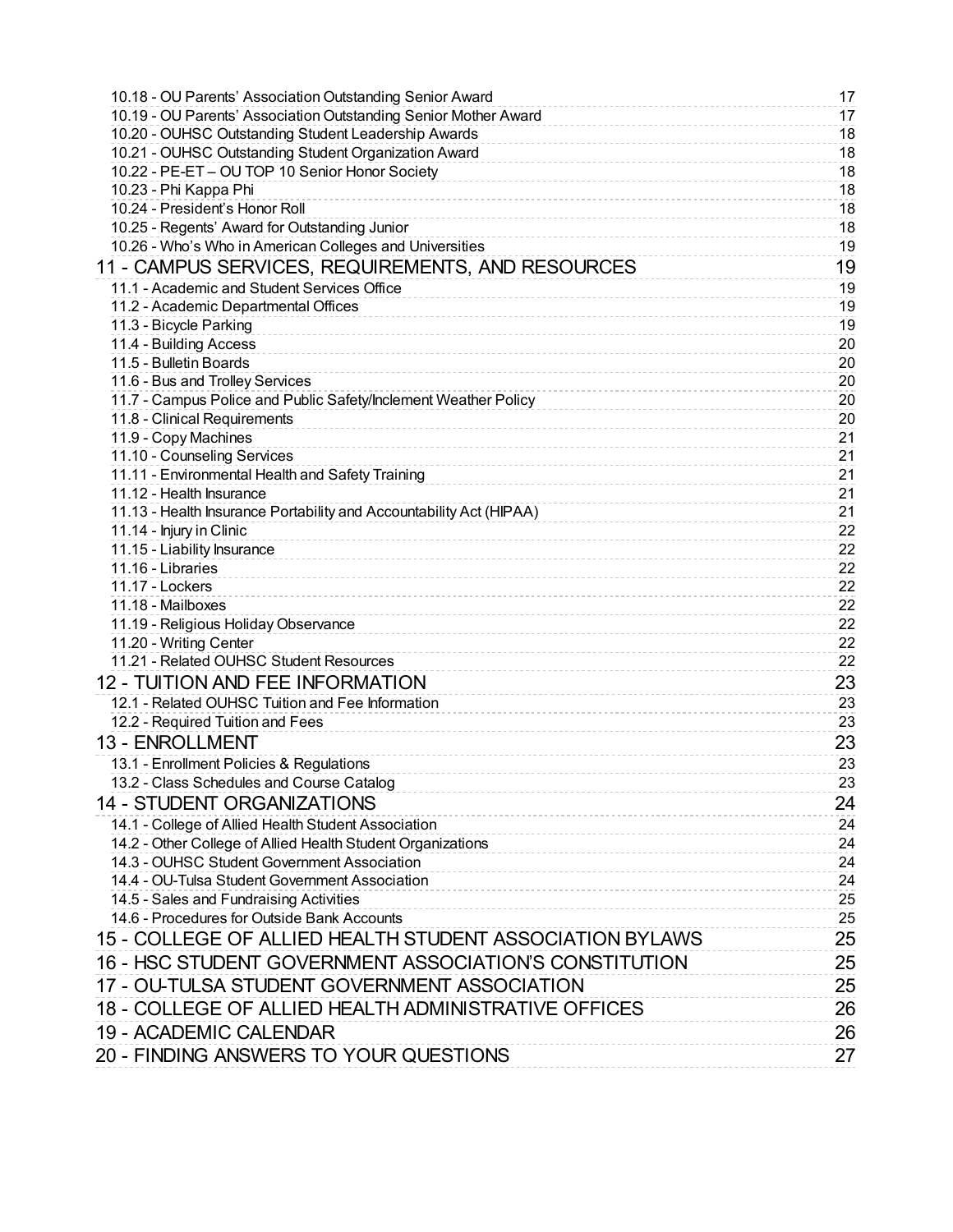# <span id="page-3-0"></span>**1 - COLLEGE OF ALLIED HEALTH HISTORY**

A School of Health Related Professions, approved by the Oklahoma State Regents for Higher Education in 1967 and activated in 1970, was initiated to integrate, correlate, and coordinate the several allied health programs already existing in the then Medical Center, and those that might develop in the future. In 1971, the University of Oklahoma Medical Center became the University of Oklahoma Health Sciences Center (OUHSC), and all schools on the Health Sciences Center campus were designated as colleges. The School of Health Related Professions became the College of Allied Health Professions.

Initiation of the School of Dentistry, the School of Health, and the School of Health Related Professions was a forward step in advancing the concept recommended by the Oklahoma State Regents for Higher Education that the Medical Center milieu be expanded and developed into a comprehensive educational center for the health sciences.

The College of Health and Allied Health Professions was created in July 1973 by combining the College of Public Health and the College of Allied Health Professions into a single college. In July 1974, the title of the combined college was shortened to the College of Health, but the functional organization of Allied Health Professions and Public Health was maintained as separate schools headed by directors within the College. On July 1, 1981, the College of Health was separated into its previously existing units: the College of Allied Health and the College of Public Health.

In 1998, the College of Allied Health extended its occupational therapy and physical therapy programs to the University of Oklahoma Health Sciences Center-Tulsa Campus. In 2000 the Tulsa students moved to the OU-Tulsa Schusterman Campus. In 2006, the College extended its sonography program to the OU-Tulsa Schusterman Campus, and in 2007 extended its radiography program to OU-Tulsa; however, the radiography program on the OU-Tulsa campus was suspended in 2016. In 2009, a new College of Allied Health building was completed at 1200 N. Stonewall Avenue in the heart of the University of Oklahoma Health Sciences Center campus, and the College of Allied Health relocated to its dedicated College building.

The College of Allied Health is the first of the University of Oklahoma Health Science Center colleges to offer undergraduate and graduate web-based degree programs.

# <span id="page-3-1"></span>**2 - MISSION**

*We [Empower](http://alliedhealth.ouhsc.edu/AboutTheCollege/WeEmpowerLife.aspx) Life*... by maximizing human potential through allied health interprofessional, education, research, care, and community engagement.

# <span id="page-3-2"></span>**3 - DIVERSITY STATEMENT**

The College of Allied Health values and embraces diversity and assumes responsibility to model through its actions mindfulness and respect forall aspects of human differences. It recognizes that some dimensions of diversity are readily apparent and others are not, nor are they fixed. The College is committed to creating and maintaining an environment of inclusion and equity that extends to everyone.

# <span id="page-3-3"></span>**4 - ACADEMIC PROGRAMSIN THE COLLEGE OF ALLIED HEALTH**

The College of Allied Health (CAH) offers course work at the baccalaureate, masters, and doctoral level, and in certificate programs covering a wide variety of specialties in health care.

Programs available by Department include:

#### **Allied Health Sciences (AHS)**

- Bachelor of Science in Health Studies (B.S.) for eligible Master of Occupational Therapy students only
- Master of Science (M.S. with specialization in Medical Dosimetry)
- Doctor of Philosophy (Ph.D. with specialization in Nutritional Sciences or Rehabilitation Sciences)

#### **Communication Sciences and Disorders (CSD)**

- Bachelor of Science in Communication Sciences and Disorders (B.S.)
- Doctor of Audiology (Au.D.)
- Master of Arts in Speech Language Pathology (M.A.)
- Master of Science in Speech Language Pathology (M.S.)
- Doctor of Philosophy in Audiology (Ph.D.)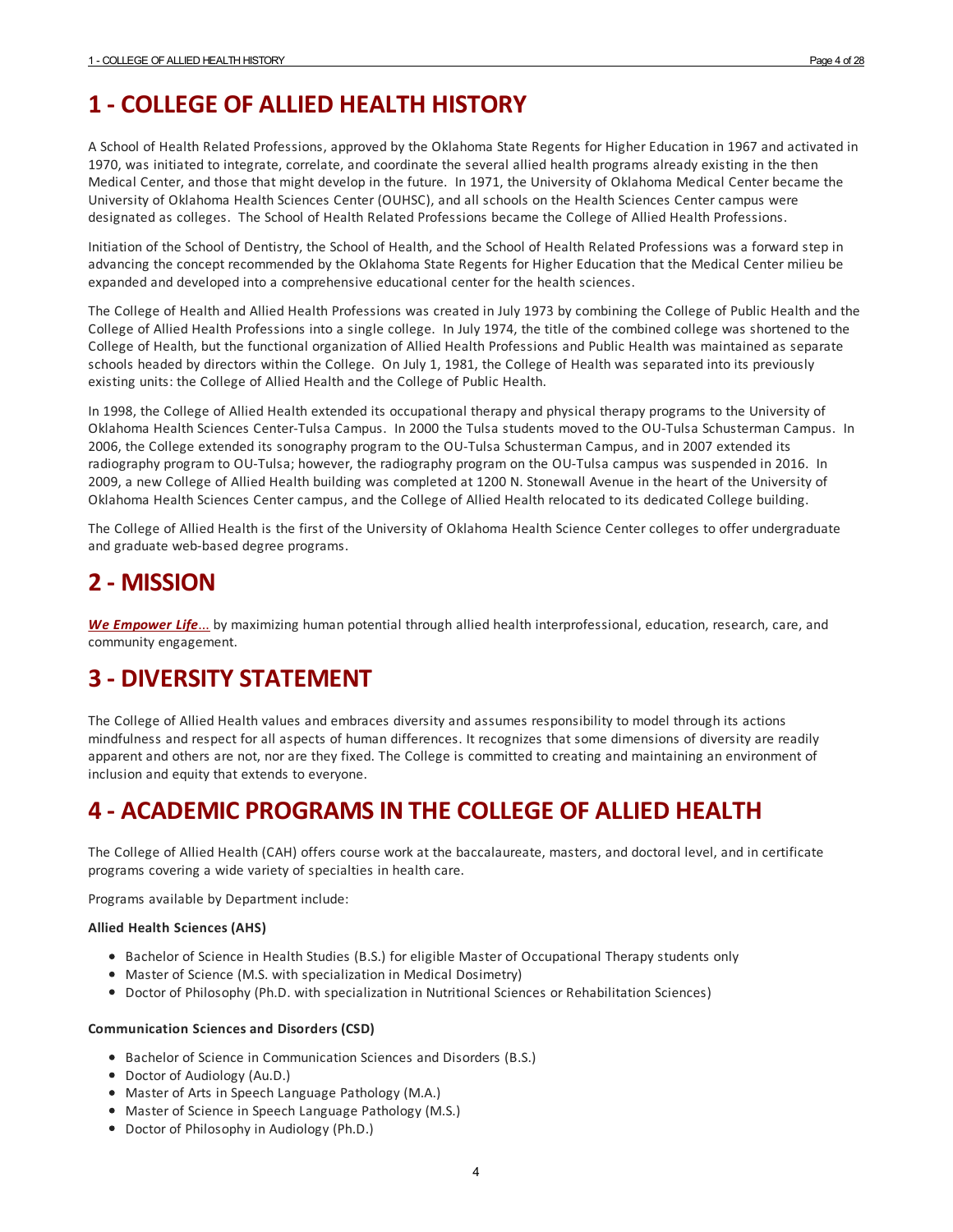Doctor of Philosophy in Speech Language Pathology (Ph.D.)

#### **Medical Imaging and Radiation Sciences (MIRS)**

- Bachelor of Science in Radiation Sciences (B.S. MIRS Radiation Sciences)
- **•** Bachelor of Science in Medical Imaging and Radiation Sciences Nuclear Medicine (B.S. MIRS Nuclear Medicine)
- **Bachelor of Science in Medical Imaging and Radiation Sciences Radiation Therapy (B.S. MIRS Radiation Therapy)**
- **Bachelor of Science in Medical Imaging and Radiation Sciences Radiography (B.S. MIRS Radiography)**
- **Bachelor of Science in Medical Imaging and Radiation Sciences Sonography (B.S. MIRS Sonography)**

#### **Nutritional Sciences (NS)**

- **Bachelor of Science in Nutritional Sciences (B.S.) for eligible Master of Arts students only**
- Master of Arts in Dietetics (M.A.)
- Master of Science in Nutritional Sciences (M.S.)
- Dietetic Internship (Certificate)

#### **Rehabilitation Sciences (RS)**

- Master of Occupational Therapy (M.O.T.)
- Doctor of Physical Therapy (D.P.T.)
- Doctor of Science in Rehabilitation Sciences (D.Sc.)

# <span id="page-4-0"></span>**5 - ACADEMIC INTEGRITY AND STANDARDS**

#### <span id="page-4-1"></span>**5.1 - Academic Integrity**

The College of Allied Health is committed to a culture of trust and individual accountability. At the foundation of this culture are the principles of truth, fairness, respect, and responsibility. Personal responsibility in all dimensions of teaching and learning result in principled people with shared standards, which assure that the allied health professions consist of practitioners with character. The choices that practitioners make shape their characterand their practice. Consequently, in the College of Allied Health community, integrity in all aspects of professional education and personal development is a shared value. Individual acts that are in conflict with this shared value of integrity are subject to the Academic Misconduct Code of the University of Oklahoma. Please also see Regents' Academic Integrity policy in the OUHSC Faculty [Handbook,](http:) Section 4.17.

#### <span id="page-4-2"></span>**5.2 - College Standards**

To maintain **good standing** and to be eligible for**graduation** in the College of Allied Health, the student must meet each of the following minimum standards of performance:

- A minimum grade of C or S in each program course.
- A grade point average of 2.50 or higher each semester.
- A cumulative grade point average of 2.50 or higher while enrolled in an academic program in the College.
- A grade point average of 2.50 or higher in all required courses in the academic program in which the student is enrolled.
- Satisfactory professional performance and behavior.
- Satisfactory progress, as determined by the Academic and Professional Progress Committee and the Dean.

Doctor of Philosophy (Ph.D.) and Master of Science (M.S.) Graduate College programs in the College of Allied Health must comply with the academic standards of the University of [Oklahoma](https://graduatecollegebulletin.ouhsc.edu/) Graduate College, which are printed in the Graduate College Bulletin.

# <span id="page-4-3"></span>**6 - ACADEMIC AND PROFESSIONAL PROGRESS POLICIES**

Students receive and may solicit counsel on their academic and professional progress from their department faculty or program director throughout the semester. The judgment of satisfactory academic and professional progress of each student is vested in the faculty of the department.

To monitoracademic and professional progress, each department has an **Academic and Professional Progress Committee (APPC)** consisting of teaching faculty of the department. The APPC will meet at the end of each semester, and more often if needed, to review the progress of each student.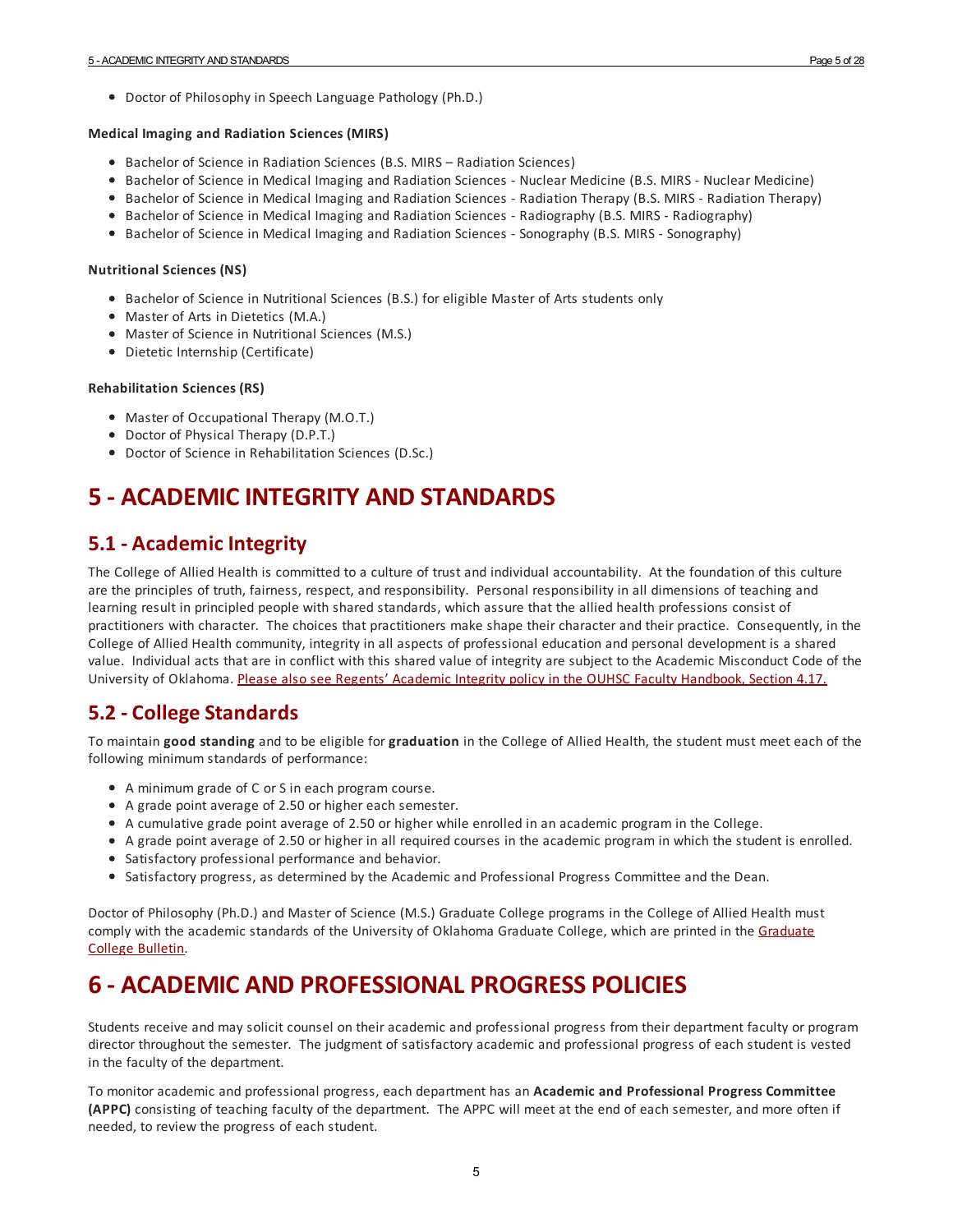The APPC analyzes each student's overall academic, clinical, and professional performance and makes recommendations in writing to the Dean regarding each student's academic and professional progress. The APPC may recommend that the Dean commend, promote, retain, place on or continue probation, suspend, or dismiss a student. Recommendations may also include, but are not limited to:

- $\bullet$  Individualizing course sequence and selection.
- Modifying standard timing and sequence of coursework.
- Repeating courses.
- Adding courses to strengthen basic competencies.
- Assigning specialized academic and/or clinical projects.
- Making program modifications to allow for higher-level work and advanced studies for students making exceptional progress.

When a student's semestergrades and/or clinical and/or professional performance do not constitute required progress, that student is informed of the recommendations of the Academic and Professional Progress Committee by letter from the Dean, which includes the Dean's decision and necessary sanctions.

#### <span id="page-5-0"></span>**6.1 - Professional Performance and Behavior**

College of Allied Health students in an academic and clinical environment are expected to conduct themselves in a professional manner. They should respect the dignity of each individual with whom they are associated. The following considerations are intended to supplement, not replace, any code of professional performance and behavior that might exist in the College of Allied Health program in which the student is enrolled.

#### <span id="page-5-1"></span>**6.1.1 - Professional Dress Code**

- Students assigned to clinical rotations will comply with the regulations regarding personal appearance and dress established by the clinical faculty/organization with which they are associated and by the College of Allied Health department in which they are enrolled.
- Students who are not on specific rotations but whose daily activities may require them to be in a clinical environment for portions of the day should be familiar with the regulations regarding personal appearance and dress and should use discretion and judgment in complying with these regulations to the best of theirability.
- Attire for students not in a clinical environment shall be appropriate fora student aspiring to their particular profession, yet should also allow for performance of the activities associated with coursework and related educational experiences.

#### <span id="page-5-2"></span>**6.1.2 - Professional Conduct**

Anticipation of all situations arising in the academic or clinical setting and in the interaction of students with the professional and/or patient community is impossible. However, the basic guidelines outlined below in conjunction with specific guidelines established by the departments in the College of Allied Health should provide direction to students in how to conduct themselves in a professional manner.

Self-discipline is required in student relationships with patients, peers, supervisors, and other members of the professional community. Personal preference and interests must be secondary to patient care. Failure to observe professional standards of practice is unacceptable and may result in academic sanctions and/or disciplinary action. Additionally, the student may be subject to legal actions by the patient and/or clinical site.

- Student actions, comments, and personal appearance must be tailored to project an image of confidence, cooperation, and trust.
- Students should maintain a pleasant, courteous, and respectful attitude toward others in both the academic and clinical settings.
- Students must preserve the confidentiality of patients'/clients' medical and personal history at all times.
- Students should reflect at all times a concern for the rights and welfare of patients/clients and their families.
- Students should consider the behavior of the patient/client, even if overly belligerent or otherwise disagreeable, in the context of the patient's illness and handle the situation accordingly.
- Students should be respectful of and responsive to faculty and staff and should observe the defined line of authority with respect to clinical assignments and activities.
- Students are expected to abide by established procedures of their particular discipline regarding performance, patient treatment, and departmental duties in the clinical environment.
- Students should avoid the use of inappropriate language in academic and clinical settings.
- Students must not be under the influence of alcohol or drugs when in the academic or clinical environment.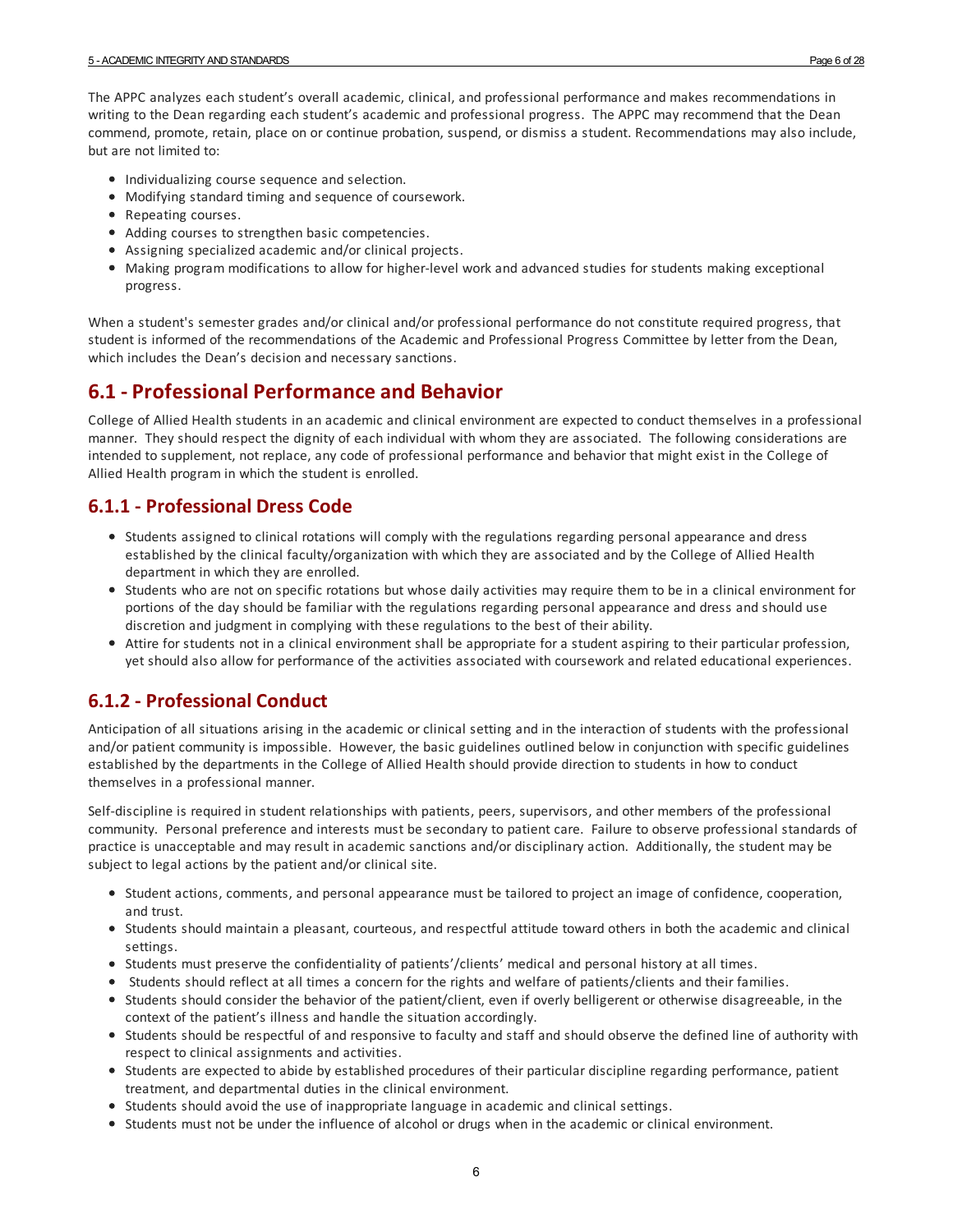- Students should avoid the use of tobacco products.
- Students should not discuss personal matters with or around patients.
- Students must avoid personal biases in all circumstances.
- Students should avoid interruption of patient care to question or dispute orders in the clinical setting. Students may request clarification of any written or verbal order, but only at an appropriate time. If the student strongly disagrees with orders given by clinical personnel, the course of action should follow one of the following depending on standard rules and procedures of the discipline.
	- Perform their immediate duties, including the ordered treatment, and then consult their clinical coordinator in order to resolve the misunderstanding or disagreement, or
	- Request to be excused from doing the treatment and report immediately to their clinical coordinator to resolve the issue.

#### Please also see Regents' [Professionalism](http://www.ouhsc.edu/provost/documents/FacultyHandbookOUHSC.pdf) policy in the OUHSC Faculty Handbook.

#### <span id="page-6-0"></span>**6.1.3 - Prohibited Conduct**

Generally, the imposition of discipline shall be limited to conduct that adversely affects the College community's pursuit of its educational objectives, violates or shows disregard for the rights of individuals within the College community, or damages property. College officials charged with enforcement of these regulations shall have the authority in execution of such enforcement duties, to perform such acts as are required to maintain the security, well-being, safety, or tranquility of the College community, its members, and its guests. The following conduct is subject to disciplinary action:

- Intentional disruption or obstruction of teaching, research, administration, disciplinary proceedings or other College or University activities.
- Verbal or physical abuse of any person on University premises or at College or University-sponsored or College or University-supervised functions.
- Failure to display professional behavior on University premises orat College or University-sponsored or College or University-supervised functions.
- Failure to comply with lawful directions of University officials acting in performance of their duties.
- Mis-use of University property to include but not be limited to university technology (computers, DE equipment), fire alarms, fire equipment, and elevators.
- Destruction, unauthorized removal, theft, defacement of property, or possession of stolen property owned by the University, including trees and shrubbery, or property leased to or controlled by the University, such as art work or decorations, whether or not it occurs in conjunction with a prank or college rivalry here or on another campus.
- Littering on University property.
- Possession or use of firearms, fireworks, explosives, or incendiary devices of any description including air rifles and pistols, on the University campus.
- Hazing or physical or mental harassment, in any form on or off the campus.
- Unauthorized participation in, agitation for, or instigation of an activity that interferes with ingress or egress from University facilities; interrupts any activity of the University or College, including classes; damages property, or breaches the peace of the University community in its normal functioning.
- The use, possession, sale, or distribution of controlled or illegal substances.
- Defacement by writing, drawing, or marking of any kind upon any permanent interior or exterior wall or sign, or similar vertical surface, in any medium, including chalk, felt-marker, etc., orany writing, drawing, or marking of any kind in any permanent medium, such as paint, upon any sidewalk, mall, patio, terrace, or street, except as authorized.
- Disturbance of the public peace.
- Other conduct considered Academic Misconduct.

#### <span id="page-6-1"></span>**6.2 -Sanctions for Professional Misconduct**

Sanctions may be recommended to the Dean by the student's departmental Academic and Professional Progress Committee in the event it determines progress is deficient. Sanctions are not hierarchical, in that any one may be the first and only recommendation of the Academic and Professional Progress Committee. The sanctions are:

**Probation**: The Dean places a student on probation when the student fails to maintain the College of Allied Health standards forgood standing. Probation is noted on the student's transcript, in the Office of Academic and Student Services, and in the Department records. A student on College academic probation may not serve as an officer or representative nor be a candidate for an elected position in any College-sponsored organization.

If a student fails to meet each of the standards forgood standing, the departmental Academic and Professional Progress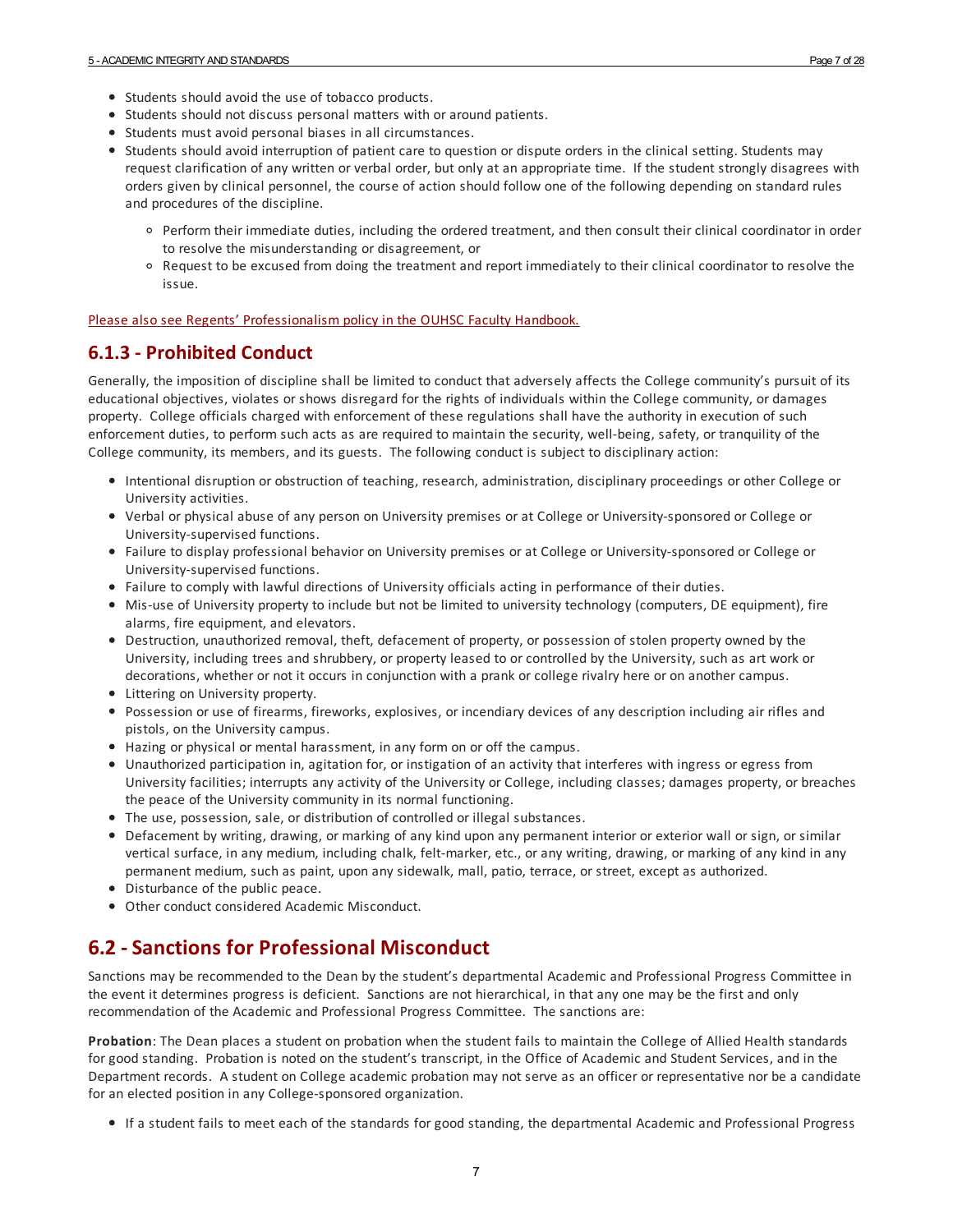Committee (APPC) may recommend probation.

- If so, the APPC states the specific deficiency(s) leading to its recommendation, the recommended length of probation, and the recommended conditions necessary to remove probation.
- The Dean will make the final decision regarding the sanction of probation and will notify the student in writing of the reason(s) for probation and the required conditions to be removed.
- Should a student on College probation not correct the conditions of probation in the subsequent semester or summer session, as required in the letter from the Dean, the APPC may recommend continued probation, suspension, or dismissal from the College.

**Suspension**: Suspension from a program is fora period of not less than one semester or summer session or more than two calendar years and may result from deficient performance in academic or clinical coursework or other elements of good standing. The duration of suspension varies depending on the specific circumstances. A student may be reinstated to the program after the duration and conditions for suspension have been satisfactorily fulfilled. Suspension is permanently noted on the student's transcript, in the Office of Academic and Student Services, and in the Department records.

- Suspension is a sanction reserved for serious deficiencies requiring removal of the student from the program fora stated length of time.
- Conditions leading to suspension may include, but are not limited to:
	- Earning an F or U grade in any program course;
	- $\circ$  Failure to achieve the required GPA in more than one sequential semester;
	- Failure to correct the conditions of academic probation, as required;
	- <sup>o</sup> Demonstrated lack of clinical or academic progress;
	- Other serious deficiencies related to the elements of good standing, which, in the judgment of the Academic and Professional Progress Committee (APPC), necessitate suspension from program activities.
- The APPC will define the conditions of suspension and will forward its recommendations to the Dean stating the deficiency(s) leading to suspension, the recommended duration of suspension, and the recommended conditions necessary to end suspension.
- The Dean will make the final decision regarding the sanction of suspension and will notify the student in writing of the reasons of suspension and the required conditions for reinstatement.
- A student who is reinstated after suspension must maintain all standards forgood standing.
- The Dean shall not reinstate a student who has been on suspension twice.

**Dismissal**: Dismissal is termination of student status because of severely deficient performance in academic, professional, or clinical coursework or in other elements of good standing. A student dismissed from a program may apply for readmission or admission to another program by following admissions procedures for new students. Dismissal is permanently noted on the student's transcript, in the Office of Academic and Student Services, and in the Department records.

- Dismissal is a sanction resulting in termination of student status in the College.
- Conditions leading to dismissal may include, but are not limited to:
	- Severely deficient performance in academic and clinical coursework;
	- <sup>o</sup> Inability to master the demands of a professional curriculum;
	- Lack of professional behaviorand performance;
	- <sup>o</sup> Inability to correct academic or clinical deficiencies within a reasonable time;
	- Other serious deficiency(s) which, in the judgment of the APPC, result in the recommendation of dismissal from the program.
- The APPC will define the circumstances of dismissal and will forward recommendations to the Dean, stating the rationale for the recommendation for dismissal.
- The Dean will make the final decision regarding the sanction of dismissal and will notify the student in writing.
- A student dismissed from the College of Allied Health may apply for readmission oradmission to another program, following regular procedures for new students. However, a student's performance in the College is a matter of record and will be considered during any future admission process.

# <span id="page-7-0"></span>**7 - ACADEMIC APPEALS**

## <span id="page-7-1"></span>**7.1 - General Guidelines for Academic Appeals in the College of Allied Health (CAH)**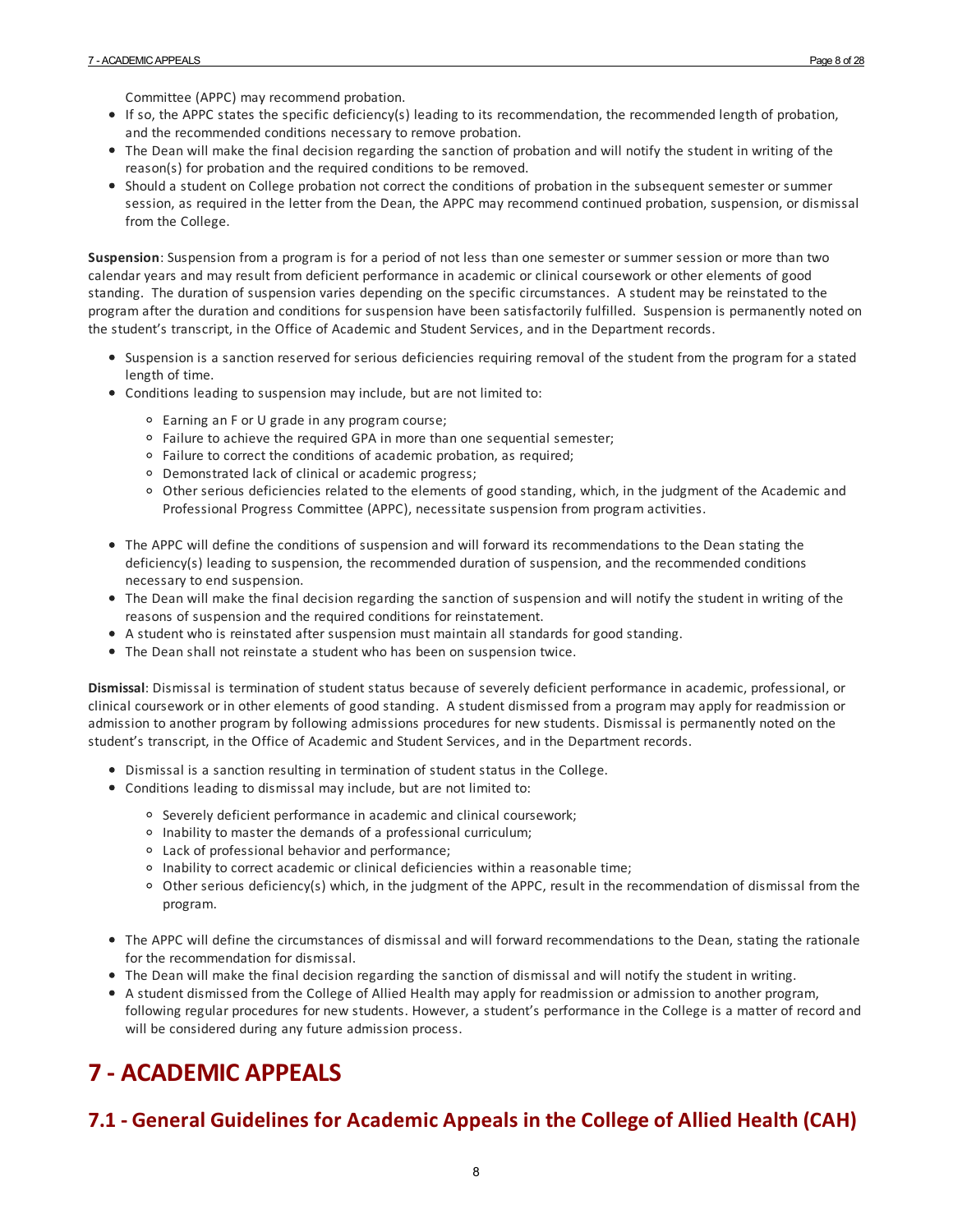The purpose of these guidelines is to:

- Provide a mechanism for a consistent appeals process;
- Provide a process that treats both parties as fairly and impartially as possible;
- Provide a process that protects confidentiality; and
- Provide a process that is as expedient as possible.

#### <span id="page-8-0"></span>**7.1.1 - Academic Appeal Process**

All academic appeals will be handled according to the process outlined in the OUHSC Student Handbook.

The responsibility foracademic evaluations of students rests with the faculty. If a student believes he or she has received a prejudiced or capricious evaluation by an instructor, and if he or she is unable to resolve the matter in conference with the instructor or the department chair, the student may submit an appeal to the Appeals Board of the college offering the course. Note: For purposes of this policy, prejudice is defined as resulting from or having a bias against. Capricious is defined as not logical or reasonable, impulsive, or unpredictable.

Any thesis, dissertation, or comprehensive exam appeals shall be heard by the Graduate College Appeals Board.

In each college of the University, there shall be established an Academic Appeals Board consisting of an equal number of students and faculty. Faculty members of the Board will be chosen by the faculty of the college fora three year term. Student members of the Board will be appointed fora term of one year by the Dean of the college upon recommendations from the college student association president.

(Regents, 6-25-08, 12-11-11, 12-7-12, 1-24-13)

#### <span id="page-8-1"></span>**7.1.2 - The Academic AppealStudent Process Summary**

The student must initiate the appeal process. In cases of an evaluation made known to a student during the term, the student must notify an instructor of a dispute overan academic evaluation and must attempt to resolve differences no later than 10 University business days after the results of the evaluation are made known to the student. In cases of end-of-term evaluations, a student must notify an instructor of a dispute overan academic evaluation and must attempt to resolve differences no later than February 15 for the previous fall semester or winter intersession; and no later than September 15 in cases of end-of-term evaluations for the previous spring semester, spring intersession, or summer term.

A student in the College of Allied Health (CAH), desiring to appeal a grade, should:

- Carefully review the related information contained in the OUHSC student [handbook](https://studenthandbook.ouhsc.edu/) and CAH Student Handbook.
- Ensure that all efforts to resolve the dispute have been attempted first with the instructorand then with the Department Chair.
- Meet with the CAH Assistant Dean for Student Affairs to:
	- $\circ$  Review student's understanding of the information contained within the Handbook.
	- Receive initial information regarding how to initiate the appeal process.
	- Review the CAH Academic Appeal Guidelines section within the Handbook.
	- Review respective deadlines.
- Within 10 University business days following the day when the attempts at resolution are completed, provide the Dean with a letter containing the following:
	- Course title, course number, course instructors (noting course coordinator if there are several) and number of credit hours.
	- A brief explanation of all attempts made to try and resolve the dispute.
	- The matter being appealed should be stated in the first sentence with specific reasons (allegations) why the grade was judged to be prejudiced or capricious. The reasons should be listed clearly since this is the most important information of the appeal, and the Appeals Board will vote directly on these issues and these issues only. The Board vote will be made based on evidence presented to support or refute the allegation(s) identified.

Please also see Regents' Academic Appeals policy in the OUHSC Faculty [Handbook,](http://www.ouhsc.edu/provost/documents/FacultyHandbookOUHSC.pdf) Appendix C.

#### <span id="page-8-2"></span>**7.1.3 - The Academic AppealFaculty Process Summary**

A faculty member in the College of Allied Health who has assigned a grade underappeal should: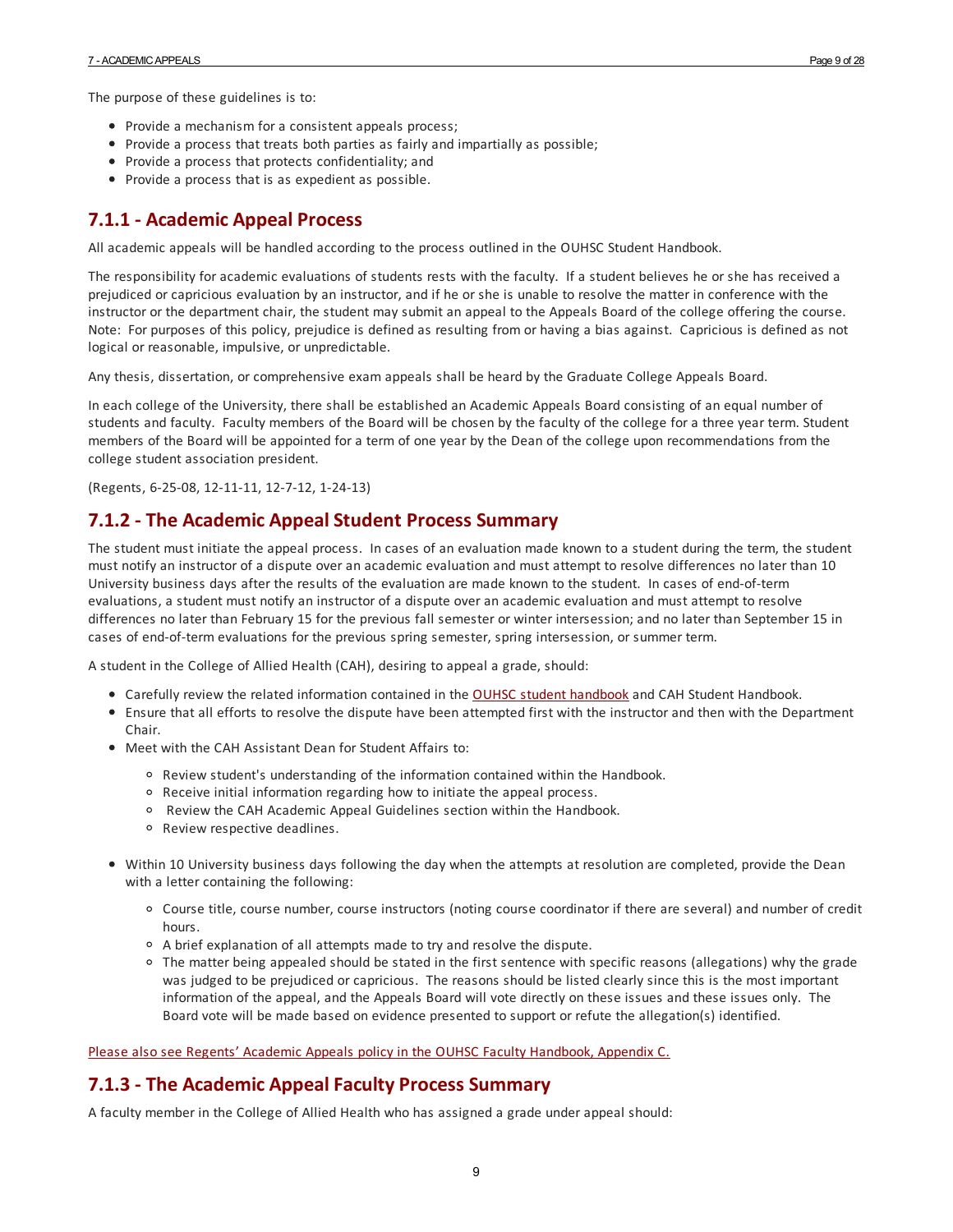- Select a guide/mentor from the list made available from the Chair of the Academic Appeals Board as soon as possible and/or contact the University's Office of Legal Counsel. \*
- Review the Academic Appeals policy and guidelines and contact the Office of the Vice Provost for Academic Affairs to obtain a copy of the Guide for Academic Appeals Hearing Panel.
- Make an appointment with selected faculty guide/mentorand/or the University's Office of Legal Counsel to review the process and determine how best to respond to the student's allegations; review and clarify evidence to present with written response. \*
- Prepare and review a draft response, refuting the allegations, with guide/mentorand/or the University's Office of Legal Counsel. \*
- Provide the Chair of the Academic Appeals Board with written response to the student's allegations; numberall pages; make sure all copies are legible in terms of visual clarity; at same time provide in writing the names of any witnesses who will testify and a brief statement as to the basic nature of the testimony. Provide in writing, who, if anyone, will be present as a support person or legal representative.
- \* Faculty are not required, but are strongly encouraged, to take these steps.

#### <span id="page-9-0"></span>**7.1.4 - The Academic AppealFaculty Mentor Process Summary**

Faculty members have the option of choosing to be available to assist other faculty in an academic appeal process. If selected, the faculty guide/mentor should:

- Review the Academic Appeals policy and guidelines with the faculty member.
- Review the student's allegations with the faculty member.
- Discuss type of support person faculty member may choose to have present at the hearing.
- Discuss types of witnesses that may be appropriate.
- Discuss types of evidence that would refute student's allegations.
- Assist faculty member with draft of response to student's allegations.
- Provide moral support and guidance throughout the process.

## <span id="page-9-1"></span>**7.1.5 - Typical HearingFormat/Agenda**

- 1.0 Introduction
	- 1.1 Of Board members
	- 1.2 Expected Time Frame
- 2.0 Discussion of Board Responsibility and Charge
- 3.0 Review of Operating Procedures
- 4.0 Review of Standard of Proof
- 5.0 Review of Current Allegation(s)
- 6.0 Questions to be Resolved
- 7.0 Review of Written Material Provided by the Parties
- 8.0 Questions
- 9.0 Instructions for Recording
- 10.0 Hearing
	- 10.1 Introduction
	- 10.2 Brief Review of Process
	- 10.3 Presentation of Testimony by Student Followed by Questions
	- 10.4 Presentation of Testimony by Student Witnesses (if any) Followed by Questions
	- 10.5 Presentation of Testimony by Faculty Member Followed by Questions
	- 10.6 Presentation of Testimony by Faculty Witnesses (if any) Followed by **Questions**
	- 10.7 Rebuttal and Summary Statement by Student
	- 10.8 Rebuttal and Summary Statement by Faculty Member
- 11.0 Deliberation and Conclusion (Executive Session)
- 12.0 Submission of Confidential Documents
- 13.0 Adjournment

#### <span id="page-9-2"></span>**7.1.6 - Flowchart for Academic Appeals Process\***

• Student makes complaint to CAH Dean by deadline.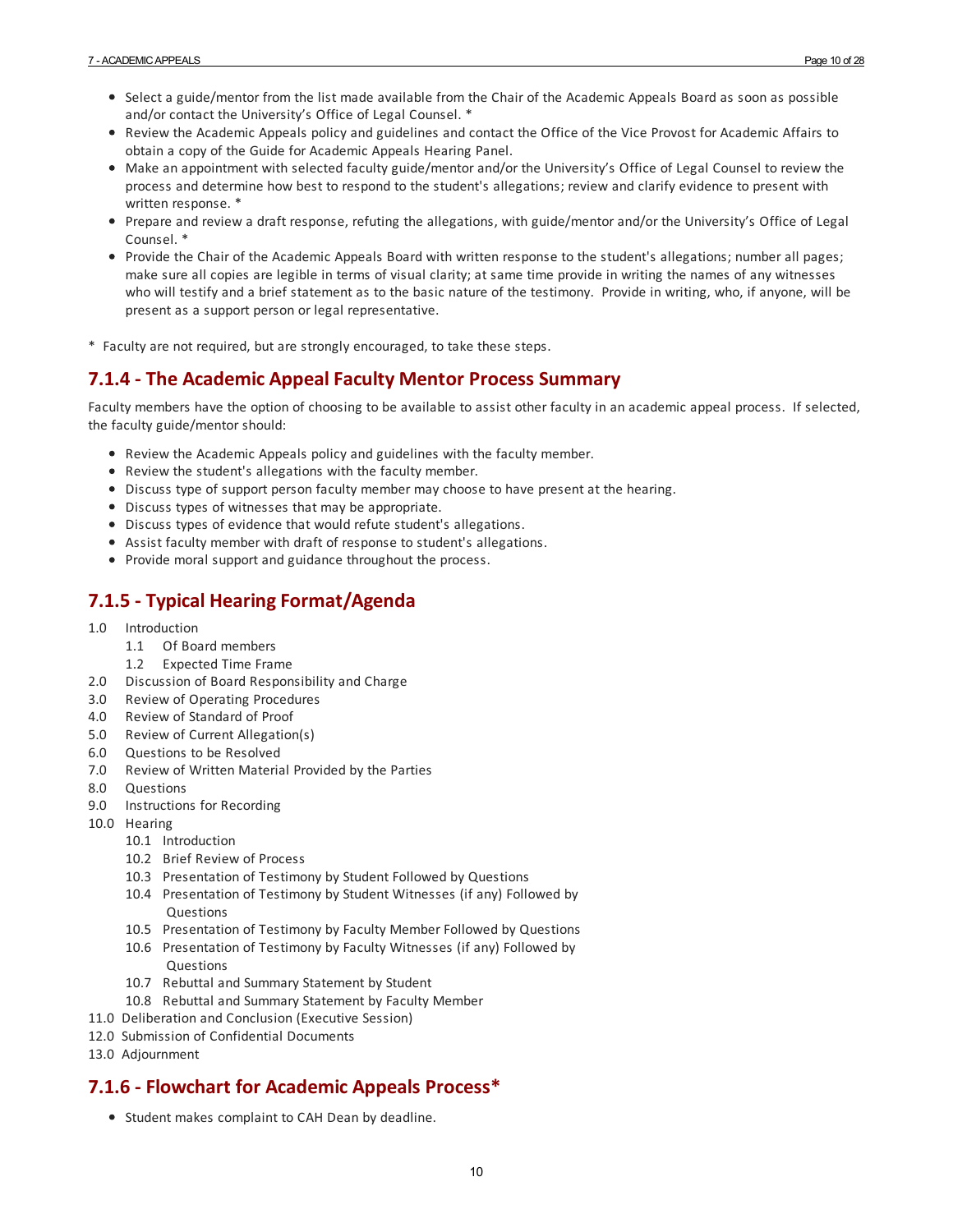- Student meets with Assistant Dean for Student Affairs to review Academic Appeals policies and procedures.
- Dean activates appeals process by appointing and notifying Chair of Academic Appeals Board within 5 working days.
- Chair of Academic Appeals Board notifies charged faculty member within 5 working days and provides copy of allegation(s).
- Board Chair encourages charged faculty member to select advisor/guide and/or consult with University Legal Counsel.
- Board Chair determines if all attempts to resolve the issue at the departmental level have been made.
- Hearing date is established by the Board Chair.
- Both parties are given a deadline of 5 days prior to the hearing by which to submit any written evidence/information relative to the formal written allegation(s).
- Each party must notify the Board Chair, at least 5 days prior to the hearing, should they plan to have an attorney or representative present at the hearing; the Chair will notify the opposing party.
- Each party must notify the Board Chair, at least 5 days prior to the hearing, of any witnesses they wish to have testify at the hearing.
- Copies of all written material are furnished to all Board Membersand each opposing party by the Chairat the beginning of the hearing.
- The Appeals Hearing is held; upon conclusion, Board members' material regarding the case is submitted to the Board Chair for appropriate disposition.
- Board Chair communicates outcome to the Dean for review and final disposition.
- The final decision of the Board is communicated to both parties by the Dean (within 5 working days from receipt of such by the Dean).

\*Refer to policy and guidelines for more information.

(October 1995, May 2001, June 2009 revised)

# <span id="page-10-0"></span>**8 - GENERAL COLLEGE AND UNIVERSITY POLICIES**

#### <span id="page-10-1"></span>**8.1 - Completion of Academic Work for Others**

Any member of the staff or faculty who writes, compiles or otherwise completes academic assignments for use by or sale to students of the University shall be discharged from employment. Any student who writes, compiles or otherwise completes academic work for use by or sale to students of the University orany student who uses or sells a commercial term paper to complete academic assignments is subject to the Academic Misconduct Code.

Please also see Regents' policy in the OUHSC Faculty [Handbook,](https://provost.ouhsc.edu/Portals/1037/assets/documents/FacultyHandbookOUHSC.pdf?ver=2018-10-30-111311-860) Section 4.19.

#### <span id="page-10-2"></span>**8.2 - Device Security**

University policy requires and the Office of Civil Rights expects that any portable computing device that is used for University business is encrypted and registered in accordance with the Health Sciences Center's Portable Computing Device Security policy and the Wireless Access Standard requirements. (See

[http://it.ouhsc.edu/policies/documents/infosecurity/Portable%20Computing%20Device%20Security%20Policy.pdf](http://it.ouhsc.edu/policies/documents/infosecurity/Portable Computing Device Security Policy.pdf) and [http://it.ouhsc.edu/policies/documents/WirelessAccessSecurityStandard.pdf.](http://it.ouhsc.edu/policies/documents/WirelessAccessSecurityStandard.pdf)) University business includes but is not limited to using OUHSC email; accessing ePHI; and creating, storing, or sharing, treatment notes, medical records, and case notes from classroom or clinical experiences.

#### <span id="page-10-3"></span>**8.3 -Electronic Devices**

All students are required to behave in a professional and respectful manner while in class and clinic. Because of interference with classroom technology, electronic communication and entertainment devices, **must be turned "off" while in class**. This includes but is not exclusive to cell phones, MP3 players, iPods, and pagers. Laptops and tablets must be configured to use OUBASE Wi-Fi network.

#### <span id="page-10-4"></span>**8.4 -Electronic Media & Copyright**

Students shall not post or forward photos, comments, or other forms of course related material of OU faculty, students, clinical personnel, or patients to web-based social media sites such as, but not limited to, Facebook, My Space, Twitter, or blog sites, without the person's written permission or the patient's written authorization. Students should be especially careful to avoid discussing any information protected by the Health Insurance Portability and Accountability Act (HIPAA). Any student found to have posted, supplied, or forwarded copyright or protected materials for postings on web-based communication sites without written permission or authorization shall be subject to disciplinary action.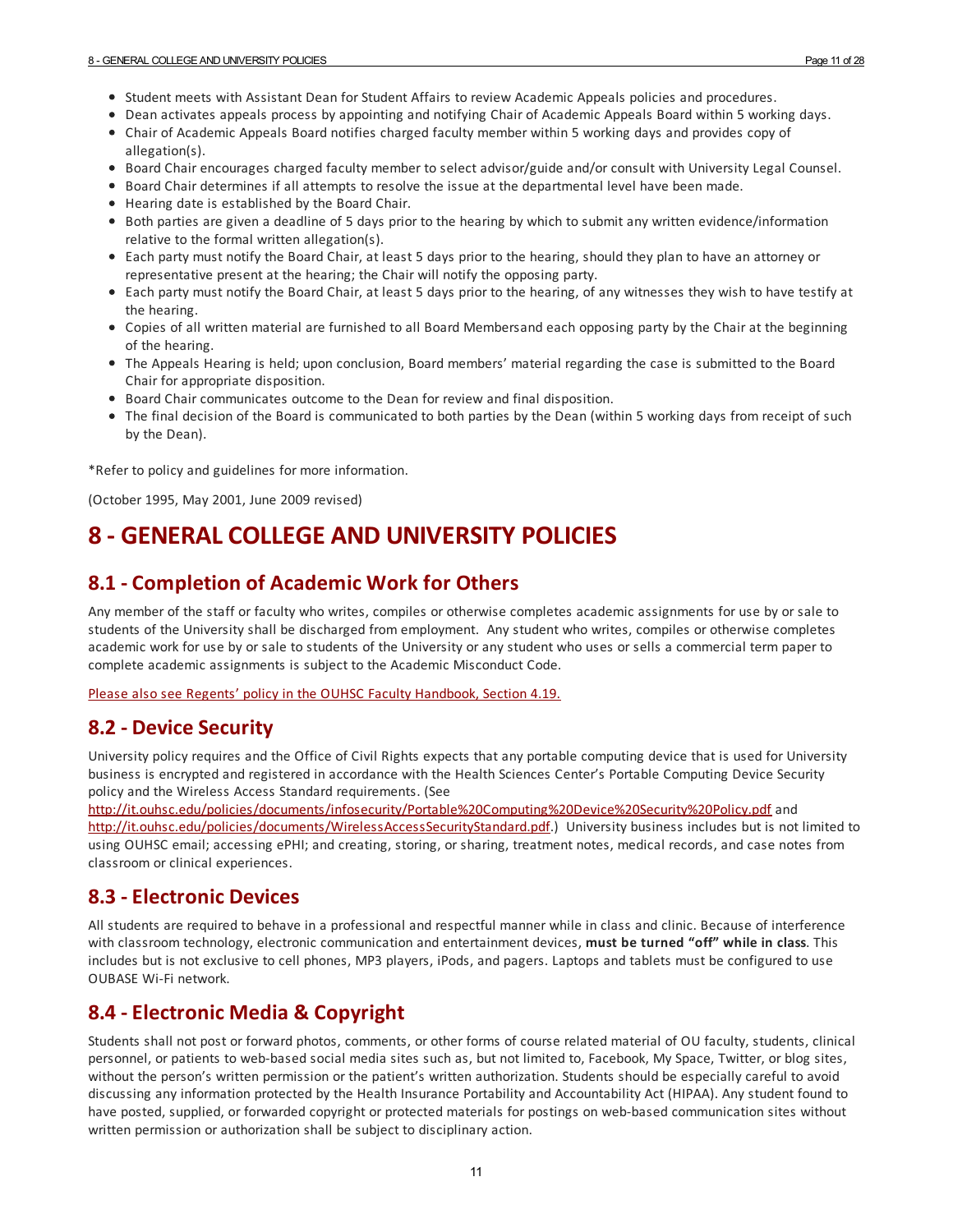## <span id="page-11-0"></span>**8.5 - Graduation Requirements**

The following requirements must be met in order to be eligible fora bachelor's degree from the College of Allied Health:

- Each student must satisfactorily complete the requirements of graduation prescribed by the College and major department.
- A student must take a minimum of 30 semester credit hours at the University of Oklahoma, exclusive of correspondence and extension courses. At least 15 of the final 30 hours applied toward the bachelor's degree must be satisfactorily completed in residence at the University.
- At least 60 hours acceptable toward graduation must be earned at an accredited senior institution. At least 48 semester hours of upper-division courses (courses numbered 3000 orabove) must be earned. Lower division work is not acceptable for upper division requirements.
- The student must complete the requirements forany given professional curriculum in the College of Allied Health within five calendar years from the time the student is first enrolled in that professional program.
- A student must attain a cumulative 2.50 grade point average orabove on all work attempted, including a 2.50 average on all program course work in the College.
- Each student who began college work in Fall 1990 or later, must have completed the 40-48 hours of University General Education Requirements, which includes at least one upper division course outside of student's majorand a senior capstone experience.
- A student who began college work in Fall 1998 or later, must demonstrate computer proficiency, which includes the competent use of a variety of software and networking applications.
- The Oklahoma State Regents for Higher Education require that all students graduating from institutions in the Oklahoma State System of Higher Education, before they are awarded a baccalaureate degree of any type, must have completed at least 6 semester hours of college credit in American history and government. This requirement is waived fora student with an Associate in Arts or Science degree from an accredited Oklahoma college or university or fora student pursuing a second bachelor's degree.
- Responsibility for meeting graduation requirements lies with the student.
- The student must make application for the degree by the deadline for the semester in which the student plans to graduate.
- A student may receive a second bachelor's degree from the College. In order to receive a second degree, a student must spend at least two semesters in residence and complete at least 30 additional hours in the College. These 30 hours must be in addition to the total number of hours completed by the student for the first degree from the College. A student may have to complete more than 30 hours in order to complete all professional courses for the second degree.

The following requirements must be met in order to be eligible fora certificate, or masters, or doctoral degree from the College of Allied Health:

- Each student must satisfactorily complete the requirements of graduation prescribed by the College and major department.
- The student must complete the requirements forany given professional curriculum in the College of Allied Health within eight calendar years from the time the student is first enrolled in that professional program.
- A student must attain a cumulative 2.50 grade point average, including a 2.50 average on all program course work in the College.
- Responsibility for meeting graduation requirements lies with the student.
- The student must make application for the degree by the deadline for the semester in which the student plans to graduate.

To ensure these conditions will be met, the student and the student's advisor should periodically make a degree check with the Office of Academic and Student Services.

College of Allied Health students who graduate in the summer may participate in the spring commencement of the University and convocation of the College.

Please also see OUHSC [graduation](https://studenthandbook.ouhsc.edu/hbSections.aspx?ID=401) guidelines in the OUHSC Student Handbook, Section 5.

# <span id="page-11-1"></span>**9 - COLLEGE OF ALLIED HEALTH STUDENT COMPUTING INFORMATION**

A copy of the College's student computing policies and procedures is available [online](http://alliedhealth.ouhsc.edu/CurrentStudents/HelpfulResources.aspx#1310051-computer-resources). The document defines policies, procedures and practices regarding computing and computer usage in the College of Allied Health and addresses the following areas: hardware equipment, software, special equipment, purchases and upgrades, maintenance and care, virus protection,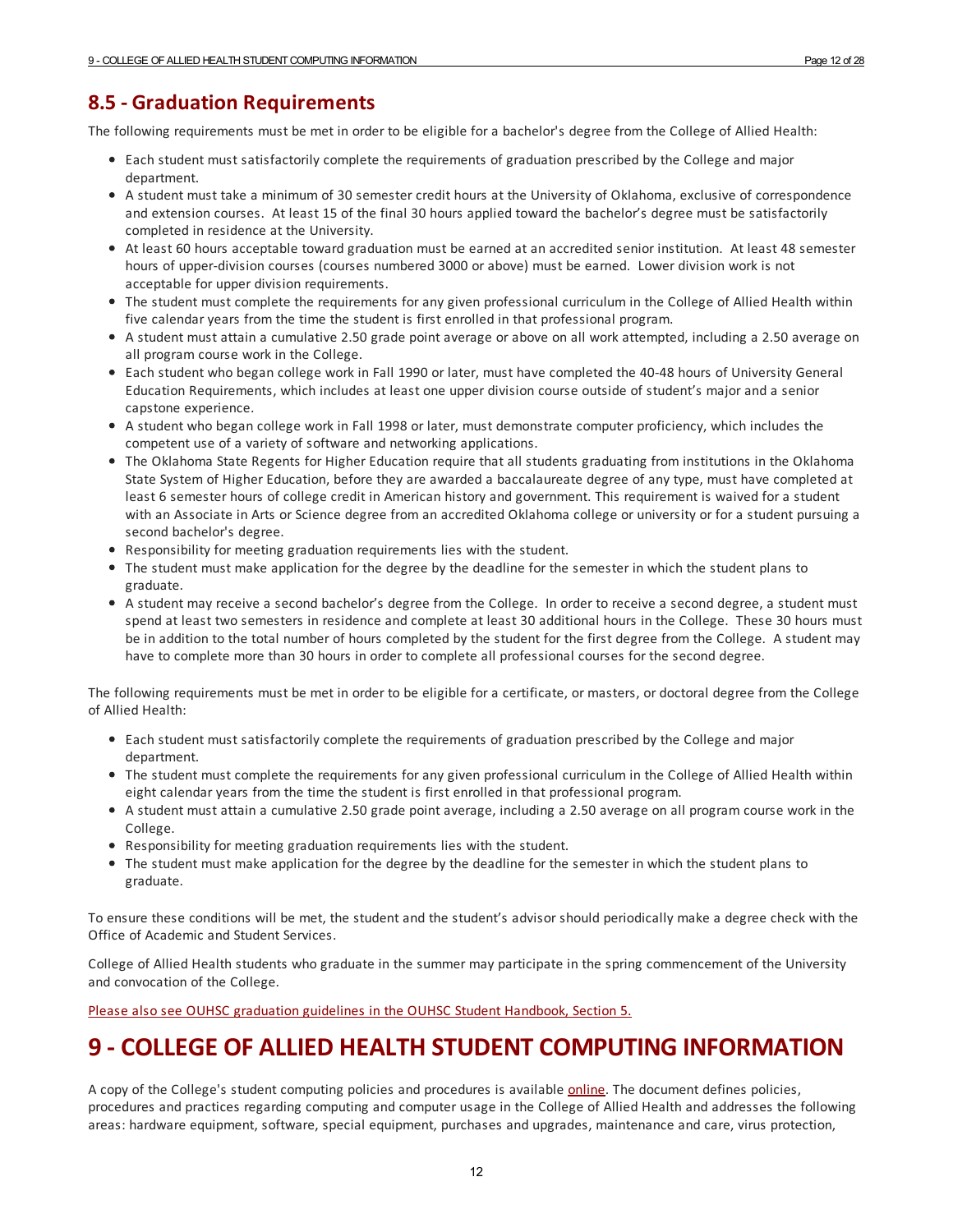security, network access, training and support, systems administration and disaster recovery. By following these directives, each user reduces the likelihood of data or property loss and contributes to a safe and productive computing environment.

#### <span id="page-12-0"></span>**9.1 -Email**

Official student information is distributed regularly via electronic mail (email). The standard email address forall campus faculty, staff, and students is: *[firstname-lastname@ouhsc.edu](mailto:firstname-lastname@ouhsc.edu).*

Any student who does not have an OUHSC domain account should have one created by contacting the IT Service Desk at 1-888- 435-7486 or visiting the [website](http://it.ouhsc.edu/services/servicedesk/).

#### <span id="page-12-1"></span>**9.2 - College Printing Services**

Students may choose to use any available printing services. To save on printing costs, the following suggestions are for more efficient or alternative printing solutions:

- 2-up printing Two pages side by side on 8.5" x 11" page
- 4-up printing Four pages on 8.5" x 11" page
- Print only what you need
- Printing at home

The "PaperCut" system (similar to the system in use in the Student Union) is the printing solution in AHB 2040. This pay-toprint (\$.05 per page) system offers only monochrome (black and white) printing. Specific printing instructions are provided at the PaperCut kiosk (AHB 2040).

Printers in the OU-Tulsa Student Computing Lab, room 1C65, are available for use by students.

#### <span id="page-12-2"></span>**9.3 - Student File Storage**

Files created by users should be stored on portable encrypted storage medium (disk, CD, USB drive, etc.) or by using OU Sync & Share service. Contact the IT Service Desk at 1-888-435-7486 or visiting the [website](http://it.ouhsc.edu/services/servicedesk/) for information on signing up and using OU Sync & Share. Files are not to be stored on the local hard drive of College or campus computers. The only exception is temporary storage of PowerPoint or image files for use during a classroom presentation. **Do not store PHI from patients on portable storage media or on your personal computer.**

#### <span id="page-12-3"></span>**9.4 - College Computer Requirements**

Students in the College are required to have a personal laptop or notebook computer. Recommended minimum specifications for any new computer purchase and mandatory software requirements are available **[online](http://alliedhealth.ouhsc.edu/CurrentStudents/HelpfulResources.aspx#1310051-computer-resources)**.

#### <span id="page-12-4"></span>**9.5 - Campus Resources**

| <b>OUHSC</b>                                           | <b>Resources</b>                                                                            | OU-Tulsa                                              |
|--------------------------------------------------------|---------------------------------------------------------------------------------------------|-------------------------------------------------------|
| <b>Oklahoma City Campus</b>                            |                                                                                             | <b>Schusterman Center</b>                             |
| 405.271.2203                                           | <b>IT Service Desk</b>                                                                      | 918.660.3550                                          |
| 405.271.8001, ext. 43410 or<br>gaylon-bright@ouhsc.edu | System Administrator, Gaylon Bright,<br>Director of College Information<br>Systems aka DCIS | 405.271.8001,ext. 43410 or<br>gaylon-bright@ouhsc.edu |
|                                                        | <b>CIS Technical Team</b>                                                                   |                                                       |
| derek-teague@ouhsc.edu<br>405.271.8001, ext. 43412     | Derek Teague, LAN Specialist                                                                | joseph-takacs@ouhsc.edu                               |
|                                                        | <b>Joe Takacs</b>                                                                           | 918.319.1060                                          |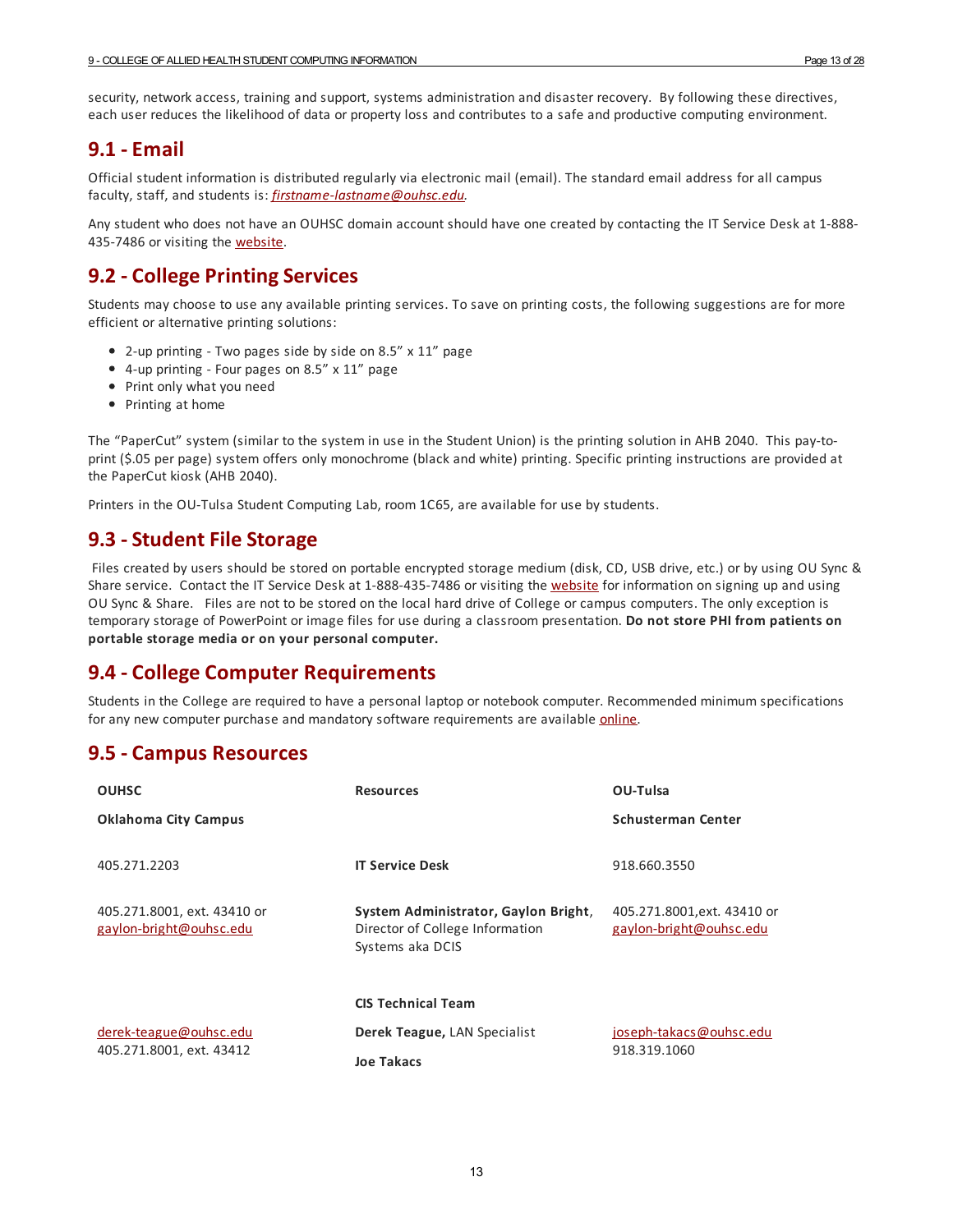| 405.271.8001, ext. 43402 or kari-<br>boyce@ouhsc.edu                                                              | <b>Associate Dean, CAH</b><br>Dr. Kari Boyce           | 405.271.8001, ext. 43402 or kari-<br>boyce@ouhsc.edu                 |
|-------------------------------------------------------------------------------------------------------------------|--------------------------------------------------------|----------------------------------------------------------------------|
| Student Union and Library                                                                                         | <b>College Computer Labs</b>                           | Shared campus $lab = 1C65$                                           |
|                                                                                                                   |                                                        | Additional computers located in the<br>Library                       |
|                                                                                                                   |                                                        | Computer classroom = 3110                                            |
| AHB 1046, 1047, 1117<br>2038 (VERT), 2039, 2045, 2046,<br>2049, 2050, 2056, 2058, 2059, 2060,<br>2065, 3029, 3132 | <b>Shared Classrooms</b><br>(DE classrooms in bold)    | Learning Center. Founders Hall,<br>Auditorium/115, 135-145, 220-231; |
|                                                                                                                   |                                                        | Bldg 1. 1D04, 1D18, 1D28, 2C33, 2E29,<br>1F15, 1G13, 1H02;           |
|                                                                                                                   |                                                        | Bldg 3. 3100, 3102, 3104, 3106,<br>3108;3109                         |
|                                                                                                                   |                                                        | Bldg 4. 4201, 4211, 4216, 4314, 4320                                 |
| <b>Allied Health</b>                                                                                              | DE and Non-DE Classroom Trouble<br><b>Call Contact</b> | <b>Tulsa AV Tech</b><br>918.830.1027                                 |
| Derek Teague 405.409.7756<br>Joey Rodriguez 405.409.7754                                                          | (Direct Cell Phone)                                    | Joe Takacs 918.319.1060                                              |
| <b>Allied Health</b>                                                                                              | On-line Instructional Support, D2L &                   | <b>Allied Health Tulsa</b>                                           |
| 405.271.8001                                                                                                      | <b>College Webpages</b>                                | 405.271.8001                                                         |
| Pam Farmer (office), ext 47112<br>pam-farmer@ouhsc.edu                                                            |                                                        | Pam Farmer(office), ext 47112<br>pam-farmer@ouhsc.edu                |
| Gina Vile (office), ext 41171<br>gina-vile@ouhsc.edu                                                              |                                                        | Gina Vile (office), ext 41171<br>gina-vile@ouhsc.edu                 |

## <span id="page-13-0"></span>**10 -STUDENT AWARDS AND HONORS**

A broad summary of College of Allied Health student awards and honors is provided. Fora complete listing of awards, honors, and scholarships, please visit the CAH website at <http://alliedhealth.ouhsc.edu/>.

#### <span id="page-13-1"></span>**10.1 - Allied Health Ambassadors**

The Allied Health Ambassadors program was established in 2005 and is comprised of CAH students who are the College's ambassadors. The Allied Health Ambassadors represent exemplary students of the College who are involved in three areas of College of Allied Health life: student recruitment, alumni activities, and public relations.

Applications for Allied Health Ambassadors are accepted each fall. In order to apply, a student must be nominated by a CAH faculty member. The student is then sent an application. The selection committee chooses 10 (8 OKC and 2 Tulsa) students for each class.

For more information visit [online](http://alliedhealth.ouhsc.edu/CurrentStudents/StudentOrganizations/StudentAmbassadors.aspx) or contact the Office of Academic and Student Services at [alliedhealth-info@ouhsc.edu](mailto:alliedhealth-info@ouhsc.edu).

#### <span id="page-13-2"></span>**10.2 - Alpha Epsilon Lambda**

Alpha Epsilon Lambda (AEL) is a national honor society forgraduate and professional students which recognizes academic excellence and leadership. The mission of Alpha Epsilon Lambda is to:

- confer distinction for high achievement,
- promote leadership development,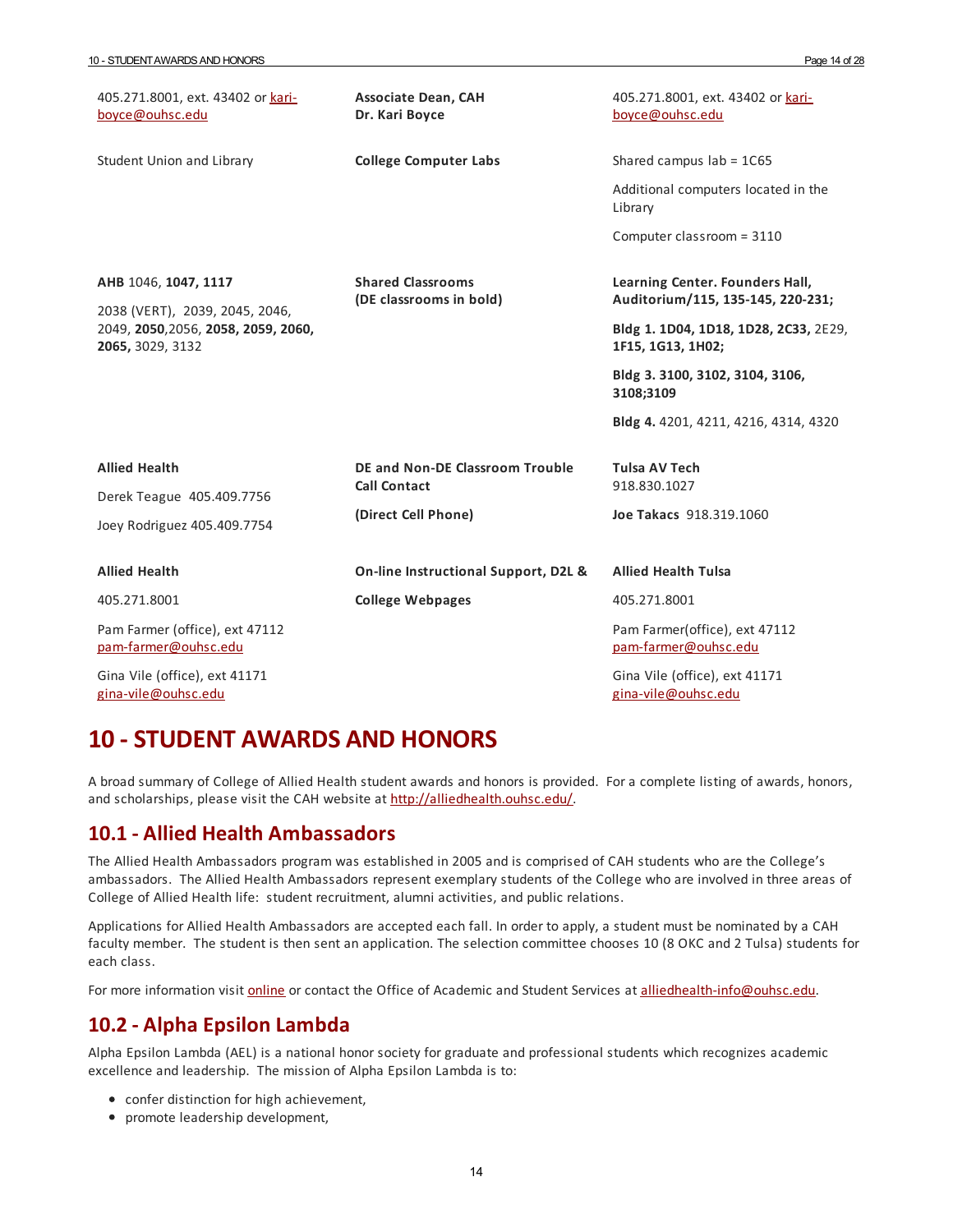- encourage intellectual development and promote scholarship,
- enrich the intellectual environment of graduate education institutions, and
- encourage high standards of ethical behavior.

The University of Oklahoma Health Sciences Center received its Charter in 1994. Minimum requirements forgraduate student membership in the society include:

- current enrollment in a degree granting program in the Graduate College
- doctoral students at or near completion of all didactic coursework and successful completion of qualifying exams
- master's students who have completed 20 hours toward the degree
- grade point average placing you in the top 35% of master's and doctoral students within each individual college
- record of leadership and service to graduate students, graduate student organizations, and/or community service organizations.

For additional information about AEL, go to their [website](http://ael.gradschools.org/?page=membership).

#### <span id="page-14-0"></span>**10.3 - Alpha Eta Society**

Alpha Eta is the national honor society for the allied health professions. The purpose of Alpha Eta is to recognize student excellence in academic programs and to promote leadership and scholarship in the allied health professions.

The University of Oklahoma chapter was founded in 1982.

To be eligible for membership an undergraduate student must have a GPA of 3.5 orabove; professional and graduate students must have at least a 3.8 GPA. Ten percent of the graduating students are accepted for membership each year.

Alpha Eta conducts an induction ceremony each fall and sponsors a student research poster exhibit in the each spring. For more information contact the Office of Academic and Student Services at [alliedhealth-info@ouhsc.edu](mailto:alliedhealth-info@ouhsc.edu).

#### <span id="page-14-1"></span>**10.4 - Alumni Leadership Award for the OutstandingFirst Year Student**

The Alumni Leadership Award for the Outstanding First Year Student is awarded to a first year student in the College of Allied Health enrolled in a graduate, professional or undergraduate program. Applicants must have a 3.0 or higher OUHSC grade point average. Selection criteria are leadership in the academic program, contribution to the discipline/profession, and demonstrated contribution to the College of Allied Health.

For more information contact the Office of Academic and Student Services at [alliedhealth-info@ouhsc.edu](mailto:alliedhealth-info@ouhsc.edu).

#### <span id="page-14-2"></span>**10.5 - Banner Carrier for College of Allied Health (OU Commencement)**

A banner carrier is a student who leads the procession of graduates of the College during commencement and convocation ceremonies. Representing graduates of the College on the President's platform during the commencement ceremony, the banner carrier is awarded a diploma symbolically presented to represent all graduates of the College of Allied Health. The student is selected by the Dean and must have demonstrated outstanding academic achievement.

#### <span id="page-14-3"></span>**10.6 - Big Man/Big Woman on Campus**

The Big Man and Big Woman on Campus awards are chosen annually in recognition of those students deemed outstanding by the selection committee comprised of faculty, staff, and students. Recipients are chosen based on outstanding achievement in one or more of the following areas of involvement: leadership, service, honors oracademics.

JUNIORS and SENIORS (4th or 5th year) are eligible for this award. It is awarded in the spring and recognized at Norman Campus Awards Ceremony and the OUHSC Campus Awards Ceremony.

Anyone interested may contact Student Development at 405.325.4020 or the OUHSC Student Affairs at 405.271.2416 or visit [online.](http://www.ou.edu/leadandvolunteer.html)

## <span id="page-14-4"></span>**10.7 - Crimson Club**

Crimson Club members are the University of Oklahoma's student ambassadors. They come from all corners of the University: diverse in majors, background, and ethnicity. Each member is carefully identified as having outstanding leadership potential and a great pride in the University.

Each spring, Crimson Club begins the search fora new group of future ambassadors. In order to apply, a student must be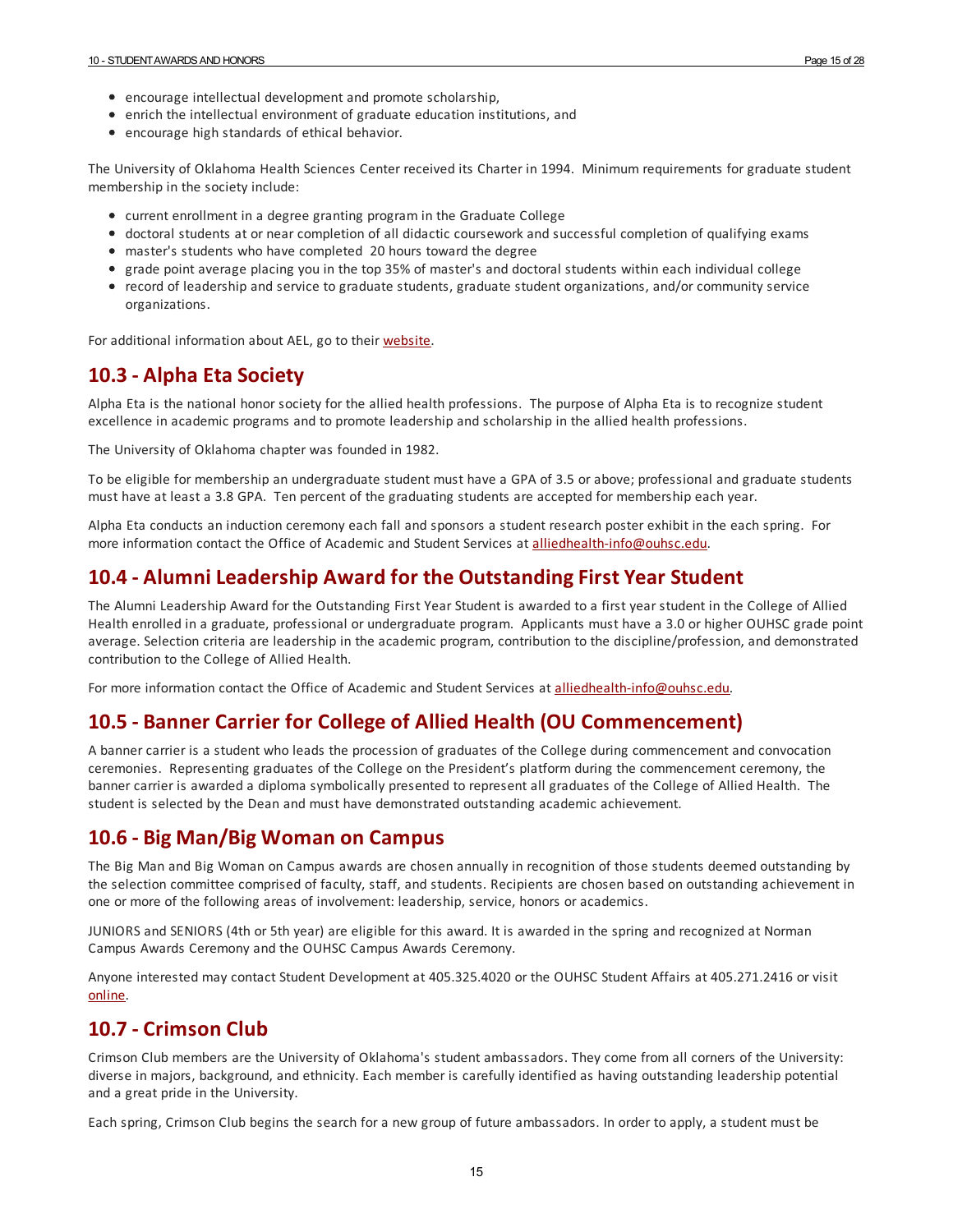nominated by eitheran OU faculty/staff ora current Crimson Club member. The student is then sent an application. The top applicants are invited foran interview with the Crimson Club Executive Committee who then choose each year's class of between twenty and thirty students.

Visit **[online](http://www.ou.edu/crimsonclub/)** or call 405.271.2416 for more information.

#### <span id="page-15-0"></span>**10.8 - Dean's Award**

The Dean's Award was established in l984. The award recognizes exemplary performance by College of Allied Health students in academics, clinical performance, leadership, and service. Nominations are considered in April.

#### <span id="page-15-1"></span>**10.9 - Dean's Honor Roll**

The Dean's Honor Roll for students in the College of Allied Health is compiled at the close of each fall and spring semester. It includes undergraduate and professional students who have completed at least twelve grade point hours and have earned an average of 3.5 or higher during the semester, provided they have no W, I or N grades for that semester; and graduate students who have completed at least nine semester hours of graded graduate level coursework, and have earned a grade point average of 3.8 or higher during the semester, provided that they have no W, I or N grades for that semester.

#### <span id="page-15-2"></span>**10.10 - Distinction,Special Distinction, and Outstanding Distinction**

Undergraduate students will be graduated with *Distinction* if they have completed at least 30 hours in residence and have a cumulative and residence grade point average of at least 3.50. Undergraduate students will be graduated with *Special Distinction* if they have completed at least 30 hours in residence and have a cumulative and residence grade point average of at least 3.75. Professional degree students graduating with at least a 3.8 cumulative and residence grade point average will be graduated with *Outstanding Distinction*.

No student who has been subject to disciplinary action will be granted a degree with distinction, special distinction or outstanding distinction.

#### <span id="page-15-3"></span>**10.11 - 4.0 Medallion Honor**

Undergraduate and professional students who earn a 4.0 cumulative/overall GPA are eligible for this distinct honor. These students are individually recognized for academic excellence during commencement and convocation ceremonies. Students receive a commemorative medallion to be worn during graduation activities.

#### <span id="page-15-4"></span>**10.12 - Golden Key Honor Society**

To be eligible for membership, a student must have at least 30 credit hours and have maintained a 3.40 GPA. Applications are available from the OUHSC Student Affairs, SU 300 or call 405.271.2416 for more information.

## <span id="page-15-5"></span>**10.13 - Graduate Student Association - Outstanding Masters Thesis and Doctoral Dissertation Award**

Any student who is receiving an M.S. (thesis option) or Ph.D. degree is eligible for this award. Only one nomination per degree per department is accepted. All nominations must be evaluated by a departmental or college screening committee and the selected nominee forwarded to the Graduate College. There is one Ph.D. award worth \$1,000.00 and an inscribed certificate; and one M.S. thesis award worth \$500.00 and an inscribed certificate. The selection committee may elect not to award all the available prizes. Deadline for submitting nominations is the end of February. Awards are announced at the OUHSC Student Awards Ceremony.

#### <span id="page-15-6"></span>**10.14 - Honors Program**

The University Honors Program offers academically talented undergraduates the opportunity to enroll in honors-designated courses, which lead to a degree *cum laude, magna cum laude,* or *summa cum laude*. The educational opportunities include honors-designated sections of lower-division courses (Norman campus only), division honors seminars and colloquia, and honors reading and research courses. The goal of this program is to challenge academically talented students and to enable them to attain deeper understanding of and greater degree of commitment to their intellectual goals. In order to graduate with honors, students must satisfy requirements of their degree-granting college and their department as well as satisfying the requirements of the OU Honors Program. Students who successfully complete all requirements of the University's Honors Program and who attain a cumulative OU grade point average of at least 3.8 will be granted *summa cum laude*; those with cumulative OU grade point average of at least 3.6, but less than 3.8, will be graduated *magna cum laude*; and those with cumulative OU grade point averages of at least 3.4, but less than 3.6, will be graduated *cum laude*.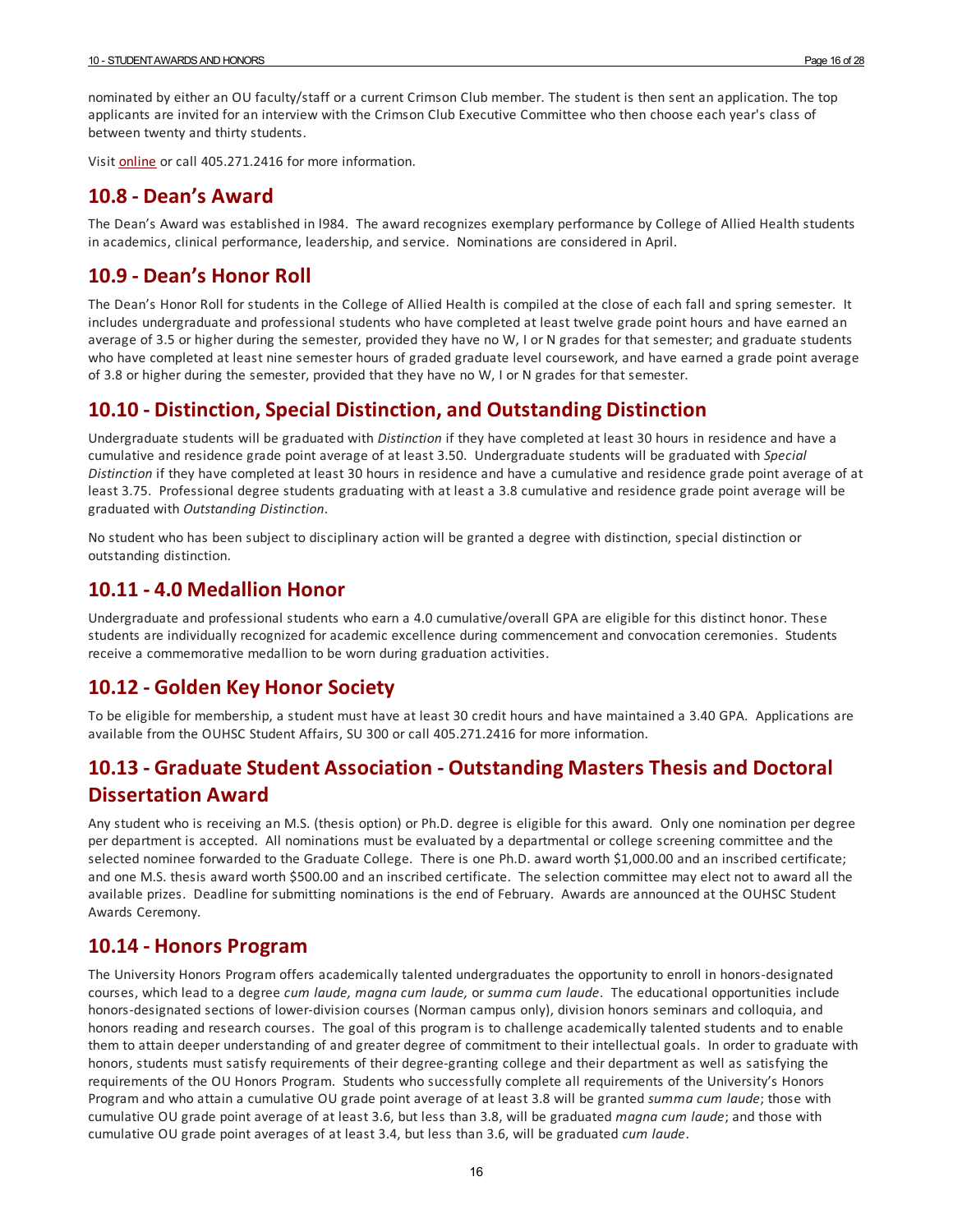<span id="page-16-0"></span>Only graduating seniors are eligible for this award. It is awarded in the spring and recognized at Norman Campus Awards Ceremony and the OUHSC Campus Awards Ceremony.

If interested please contact Student Development at 405.325.4020 or the OUHSC Student Affairs at 405.271.2416 or visit [online.](http://www.ou.edu/leadandvolunteer.html)

#### <span id="page-16-1"></span>**10.16 - Mortar Board**

Faculty members may nominate only junior students with a minimum grade point average of 3.0. The selection of recipients is based upon service, scholarship, and leadership. Information sheets are available for candidates for the first three weeks in February.

## <span id="page-16-2"></span>**10.17 - Multicultural Awards**

The OUHSC Office of Student Affairs recognizes students annually with multicultural awards for undergraduate, professional, and graduate students.

#### Multicultural Student Awards~ Undergraduate

Each student must have a cumulative GPA of 3.0 or higher as of the Fall term and be eligible to graduate from his or her *respective college or program in the Winter, Spring or Summer term of the current year.*

#### Multicultural Student Awards~ Graduate

Each student must have a cumulative GPA of 3.0 or higher as of the Fall term and be eligible to graduate from his or her *respective college or program in the Winter, Spring or Summer term of the current year.*

#### Multicultural Student Awards~ Professional

Each student must have a cumulative GPA of 3.0 or higher as of the Fall term and be eligible to graduate from his or her *respective college or program in the Winter, Spring or Summer term of the current year.*

Applications for the multicultural awards are available early February in the OUHSC Student Affairs office located in Student Union, Suite 300. Visit [o](http://student-affairs.ouhsc.edu/)[nline](http://students.ouhsc.edu/) or call 405.271.2416 for more information.

#### <span id="page-16-3"></span>**10.18 - OU Parents' Association OutstandingSenior Award**

Each year the University of Oklahoma Parents' Association recognizes the All-Around Outstanding Senior Man and Senior Woman at the University. Additionally, the Association presents an Award of Merit to the Outstanding Senior of each undergraduate college as selected by the college Dean. The selection procedure for the Outstanding Senior in each college is at the discretion of each Dean but is based on outstanding achievement in the following areas: scholarship, honors, awards, leadership and service to the university and community. A committee comprised of faculty, staff and students selects the All-Around Outstanding Senior Man and Senior Woman. All applications from each college are considered for this honor.

Students graduating with their first Bachelor's Degree are eligible for consideration. The honor is awarded in the fall semester and recognized at the Dad's Day Celebration on the Norman campus. In the spring, award recipients will be recognized at the Norman and OUHSC Campus Awards Ceremony.

If interested please contact Student Development at 405.325.4020 or the OUHSC Student Affairs at 405.271.2416 or visit [online.](http://www.ou.edu/leadandvolunteer.html)

## <span id="page-16-4"></span>**10.19 - OU Parents' Association OutstandingSenior Mother Award**

All undergraduate student mothers who are currently enrolled in at least 12 hours and plan to enroll full-time for both the fall and spring semesters are eligible to apply for this award. Selection will be based on outstanding achievement in one or more of the following areas: academics, university and community involvement, leadership, service and honors and awards. The selection committee will be composed of the executive officers of the OU Parents' Association and staff from the Division of Student Affairs. The award includes a \$1,000 scholarship and recognition at the Norman Campus Awards Ceremony during Mom's Weekend held in the Spring.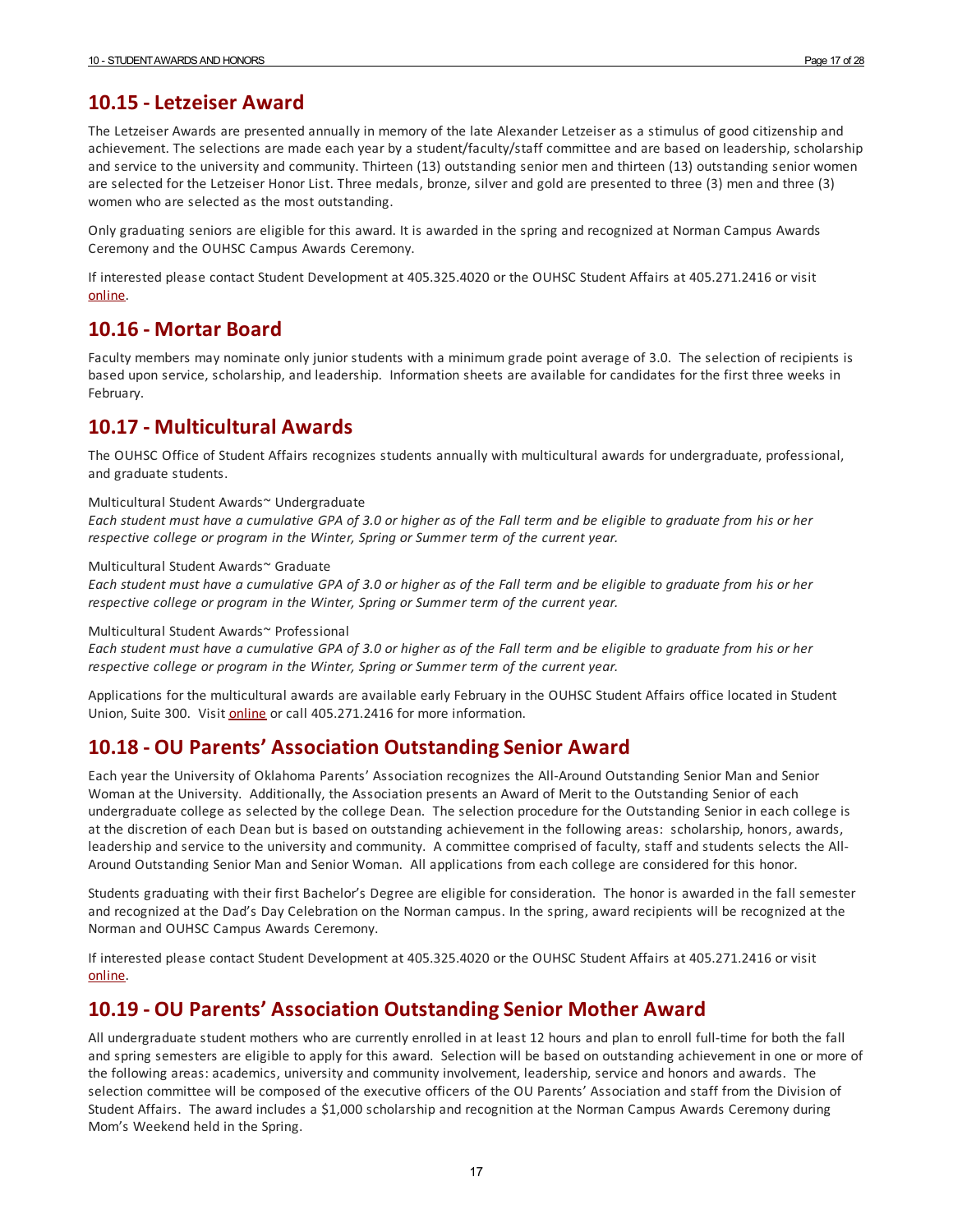If interested please contact Student Development at 405.325.4020 or the HSC Student Affairs at 405.271.2416 or visit [online](http://www.ou.edu/leadandvolunteer.html).

#### <span id="page-17-0"></span>**10.20 - OUHSC Outstanding Student Leadership Awards**

The Outstanding Student Leadership awards are chosen annually in recognition of those students deemed outstanding campus leaders by the selection committee composed of OU faculty and staff. The selection is based on leadership, campus involvement, professional development, and community service. Those selected as Outstanding Student Leadership Award winners receive a cash award.

Applicants must have earned a 3.0 grade point average or higher, be currently enrolled full-time on the OUHSC campus and be planning to graduate in December, May or August. Each of the seven OUHSC Colleges selects an outstanding student from the application pool.

Applications for the award are available early February in the OUHSC Student Affairs office located in Student Union, Suite 300. Visit [o](http://student-affairs.ouhsc.edu/)[nline](http://students.ouhsc.edu/) or call 405.271.2416 for more information.

#### <span id="page-17-1"></span>**10.21 - OUHSC Outstanding Student Organization Award**

The Outstanding Student Organization award is chosen annually in recognition of an organization, which has served not only the OUHSC Campus but has served the Oklahoma City community as well.

Applications for the award are available early February in the OUHSC Student Affairs office located in Student Union, Suite 300. Visit [online](http://students.ouhsc.edu/)or call 405.271.2416 for more information.

#### <span id="page-17-2"></span>**10.22 - PE-ET – OU TOP 10 Senior Honor Society**

Established by students on April 10, 1910, membership into PE-ET (pronounced "pay et") is based on service, scholarship and leadership. Candidates must be of junior standing (completed at least 72 credit hours) at the University of Oklahoma and will be of senior standing for the next academic year. Applicants must have a minimum 3.25 cumulative grade point average in addition to a faculty recommendation to apply. Deadline to apply is January. Each year, ten juniors will be selected and initiated.

If interested please contact Student Development at 405.325.4020 or the OUHSC Student Affairs at 405.271.2416 or visit *[online](http://www.ou.edu/leadandvolunteer.html)*.

## <span id="page-17-3"></span>**10.23 - Phi Kappa Phi**

Phi Kappa Phi is a national honor society, which recognizes and encourages superior scholarship in all academic disciplines. Established in l897, the Society is named from the initial letters of the Greek words forming its adopted motto, "Let the love of learning rule mankind". Admission to the Society is by invitation only; and only Junior students ranking in the upper 7.5%, seniors and graduate students who are scholastically in the upper 10% of the class in their degree granting college may be considered for invitation into the Society. Nominations are solicited in February. For information contact the OUHSC Office of Admissions & Records, Robert M. Bird Health Sciences Library, 121 or call 405.271.2359.

#### <span id="page-17-4"></span>**10.24 - President's Honor Roll**

Each semester, the President of the University of Oklahoma recognizes students with an excellent academic record for the current semester. The President's Honor Roll is only for undergraduate students who made a 4.0 grade point average and were enrolled in at least 12 semester hours. These hours exclude any pass/fail credit. A letter from the President and a certificate is sent to each student.

## <span id="page-17-5"></span>**10.25 - Regents' Award for OutstandingJunior**

The Regents' Award for Outstanding Juniors will be presented to selected individuals who have excelled in the areas of scholarship, character, leadership and service to the university community during their junior yearat the University of Oklahoma. This award is the highest award bestowed to juniors by the university community.

Applicants must meet the following criteria:

- completed a minimum of 72 credit hours;
- earned a 3.25 grade point average or higher and
- be currently enrolled full-time (minimum of 12 credit hours).

If your credit hours classify you as a senior but you are a "junior by years" - it is recommended that you complete the Regent's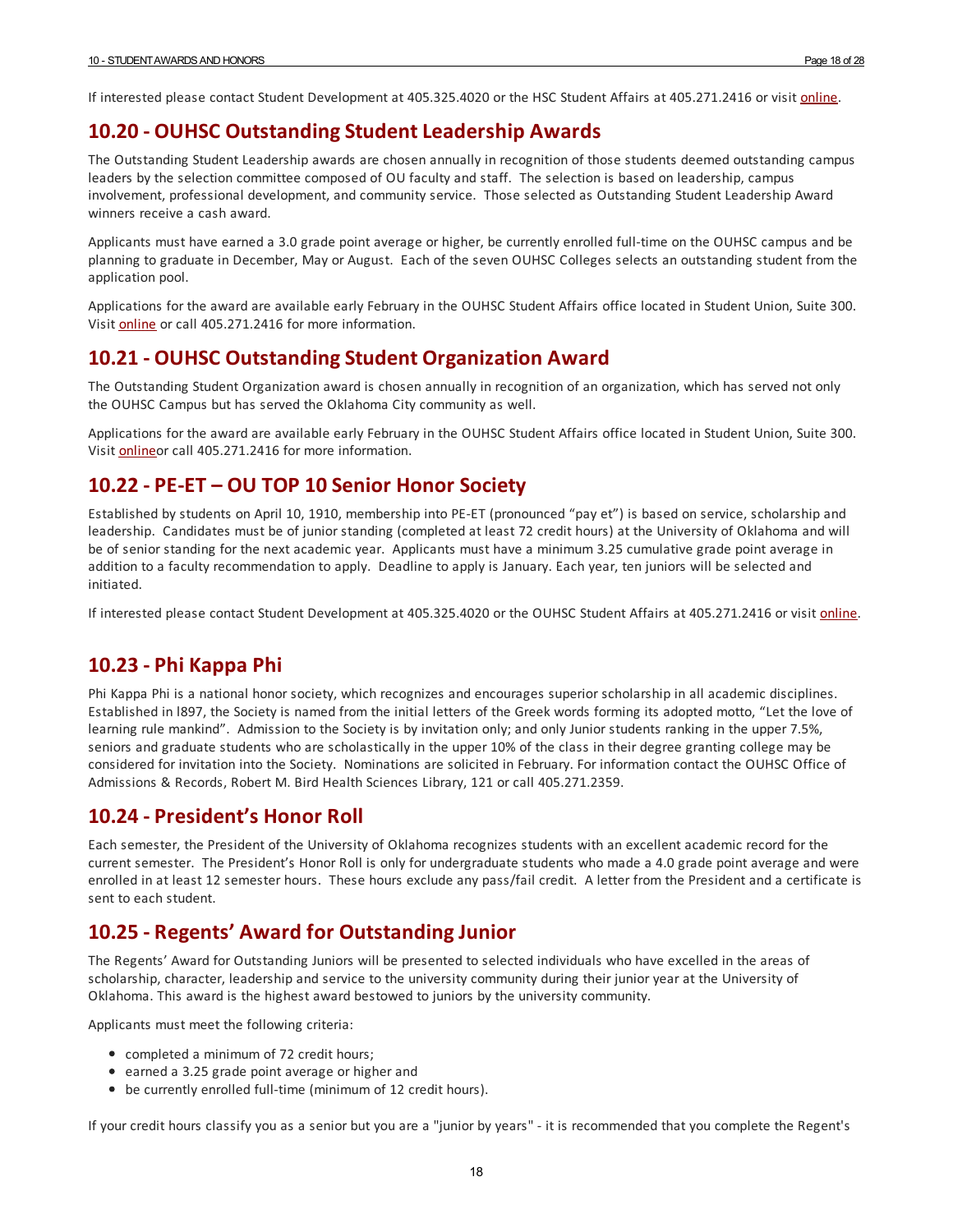Award for Outstanding Juniors application.

It is awarded in the spring and recognized at Norman Campus Awards Ceremony and the OUHSC Campus Awards Ceremony.

If interested please contact Student Development at 405.325.4020 or the OUHSC Student Affairs at 405.271.2416 or visit *[online](http://www.ou.edu/leadandvolunteer.html)*.

#### <span id="page-18-0"></span>**10.26 - Who's Who in American Colleges and Universities**

Who's Who Among Students in American Universities and Colleges awards are chosen annually in recognition of those students deemed outstanding by the selection committee comprised of faculty, staff, and students. Recipients are chosen based on outstanding achievement in one or more areas of involvement: leadership, service, honors oracademics.

To be eligible for consideration, a student must be scheduled to receive his or her Bachelor's degree in the Winter, Spring or Summer term. Graduate students are also eligible for this recognition.

If interested please contact Student Development at 405.325.4020 or the OUHSC Student Affairs at 405.271.2416 or visit [online.](http://www.ou.edu/leadandvolunteer.html)

## <span id="page-18-1"></span>**11 - CAMPUSSERVICES, REQUIREMENTS, AND RESOURCES**

#### <span id="page-18-2"></span>**11.1 - Academic and Student Services Office**

The College of Allied Health Offices of Academic and Student Services on the Oklahoma City and Tulsa campuses support students, faculty, and staff in matters related to student advisement, admission, enrollment, grades, classroom, and technical support. Staff of the office also support the College of Allied Health Student Association and its operations and activities.

| Oklahoma City                          | Tulsa                      |
|----------------------------------------|----------------------------|
| College of Allied Health Building 1009 | OU-Tulsa Schusterman 1C115 |
| Phone 405.271.6588                     | Phone 918.660.3255         |

[Email](mailto:alliedhealth-info@ouhsc.edu)

[Web](http://alliedhealth.ouhsc.edu/CurrentStudents/OfficeofAcademicStudentServices.aspx) site

#### <span id="page-18-3"></span>**11.2 - Academic Departmental Offices**

Locations for the departmental offices in the College of Allied Health are:

- Allied Health Sciences (AHS) College of Allied Health Building 3006, 405.271.1444
- Communication Sciences and Disorders (CSD) College of Allied Health Building 3091, 405.271.4214
- Medical Imaging and Radiation Sciences (MIRS) College of Allied Health Building 3021, 405.271.6477 OU-Tulsa Schusterman 2D25, 918.660.3277
- Nutritional Sciences (NS) College of Allied Health Building 3057, 405.271.2113
- Rehabilitation Sciences (RS) College of Allied Health Building 3092, 405.271.2131 OU-Tulsa Schusterman 2D25, 918.660.3277

#### <span id="page-18-4"></span>**11.3 - Bicycle Parking**

Bicycle racks are installed at various locations surrounding the buildings on both the OUHSC and OU-Tulsa campuses. Parking bicycles, mopeds and other small vehicles within the buildings violate parking policies and will be subject to tow-away.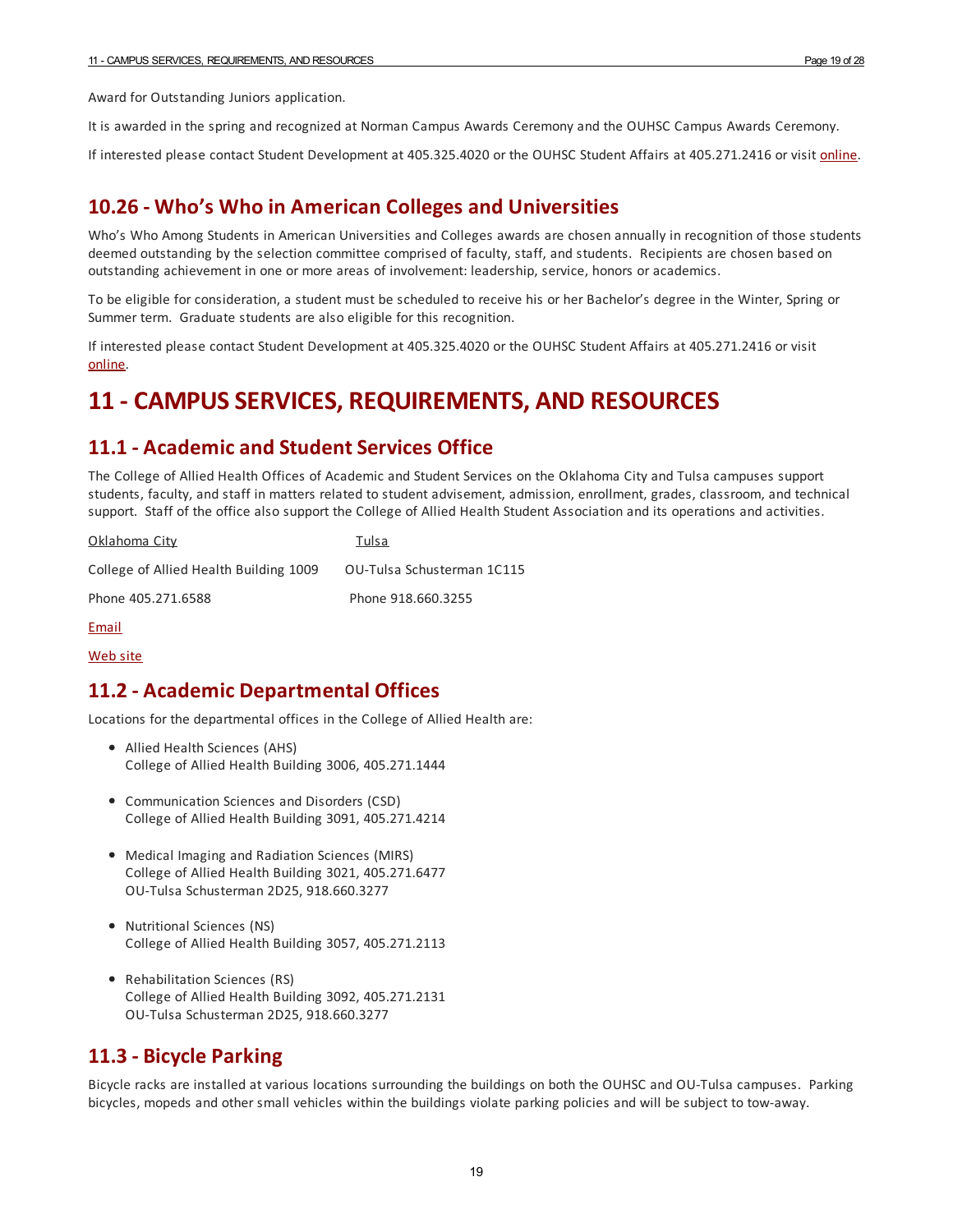#### <span id="page-19-0"></span>**11.4 - Building Access**

Students may generally access the OU-Tulsa Schusterman Centerand the OUHSC College of Allied Health buildings 24 hours a day by using the Sooner OneCard. The Sooner OneCard is the official identification card for library access, door access, facilities entrance, and athletic event entrance.

#### <span id="page-19-1"></span>**11.5 - Bulletin Boards**

Bulletin boards are available to post general student and program information. A bulletin board forTulsa students is located directly outside the 2<sup>nd</sup> floor labs in room 2D12 and at the west end of the 2 E hallway. Students must receive approval to post items on bulletin boards from the Academic and Student Services Office. Oklahoma City bulletin boards are adjacent to each department in the College of Allied Health Building. To place information on these bulletin boards, students must get the approval of the appropriate department chairperson or designee or the Office of Academic and Student Services.

Posting guidelines include:

- All postings (notices, announcements, memo, etc.) should be placed on designated bulletin boards.
- Do not post on wooden doors, painted walls, or the glass doors/windows at building entrances. Tape adhesive damages wood and painted finishes. Old tape on glass surfaces creates an unsightly appearance.
- Exception to this policy may be made for temporary urgent postings (room changes, class cancellations due to illness, etc.). These notices may be placed on or near the door to the room; however, masking tape should be used (not transparent tape), and the notice should be removed promptly after serving its purpose.

The electronic bulletin board is also available to post general student information. Forapproval to place information on the electronic bulletin board, students must contact the Office of Academic and Student Services.

#### <span id="page-19-2"></span>**11.6 - Bus and TrolleyServices**

OU Parking and Transportation Services provides bus and trolley services for the Oklahoma City campus. Routes are published [online.](http://www.ouhsc.edu/parking/transport2.htm)

#### <span id="page-19-3"></span>**11.7 - Campus Police and PublicSafety/Inclement Weather Policy**

The Campus Police and Public Safety's [website](http://www.ouhsc.edu/police/Home.aspx) includes policies and procedures of interest to students regarding right to know, general safety, hazardous weather, and emergency services. Information regarding campus closing due to hazardous weather is announced on the OUHSC home page and is available at 405.271.6499 (OKC) and 918.660.3999 (Tulsa) and through the University's Emergency Communication System (ECS). The University of Oklahoma's Emergency Communication System (ECS) enables the University to send time-sensitive notifications about emergency situations to all students, faculty, staff, and identified campus affiliates. These urgent messages will be transmitted to all available voice service, e-mail and text messaging options. Students in clinical assignments are considered professionals-in-training and are learning the responsibilities of health care providers whose services are vital to patients, clinics and hospitals. Therefore, they too are responsible for meeting their obligations regardless of inclement weather unless relieved of these duties by their instructor/clinical supervisor.

#### <span id="page-19-4"></span>**11.8 - Clinical Requirements**

The College is affiliated with many facilities to provide the clinical education experience for students. Each facility may have requirements that students must satisfy unique to that facility including criminal background checks and drug testing.

- Criminal History: Criminal background check is required of all OUHSC students. Many clinical facilities require background checks, including a check of the sex offenders list. It is the student's responsibility to annually complete the criminal background check as instructed by the College and clinical coordinator. It is the student's responsibility to maintain the background check for presentation to the clinical facility personnel. Students with adverse findings may be disciplined in accordance with established University policy.
- Drug Testing: Drug screening is required of all OUHSC students in designated programs as many clinical facilities require students to pass a drug test. It is the student's responsibility to comply with the necessary procedures and consent forms for the required drug screening. Students who fail to adhere to the drug testing deadline established by the College will be suspended from all classes until clearance documentation is received.

Lack of timeliness in completing the background check and drug test may delay a student's participation in the scheduled clinical experience. Failure to pass a background check or drug test will prevent a student's participation in the scheduled clinical experience and may delay or prevent licensure and/or certification in the professional discipline.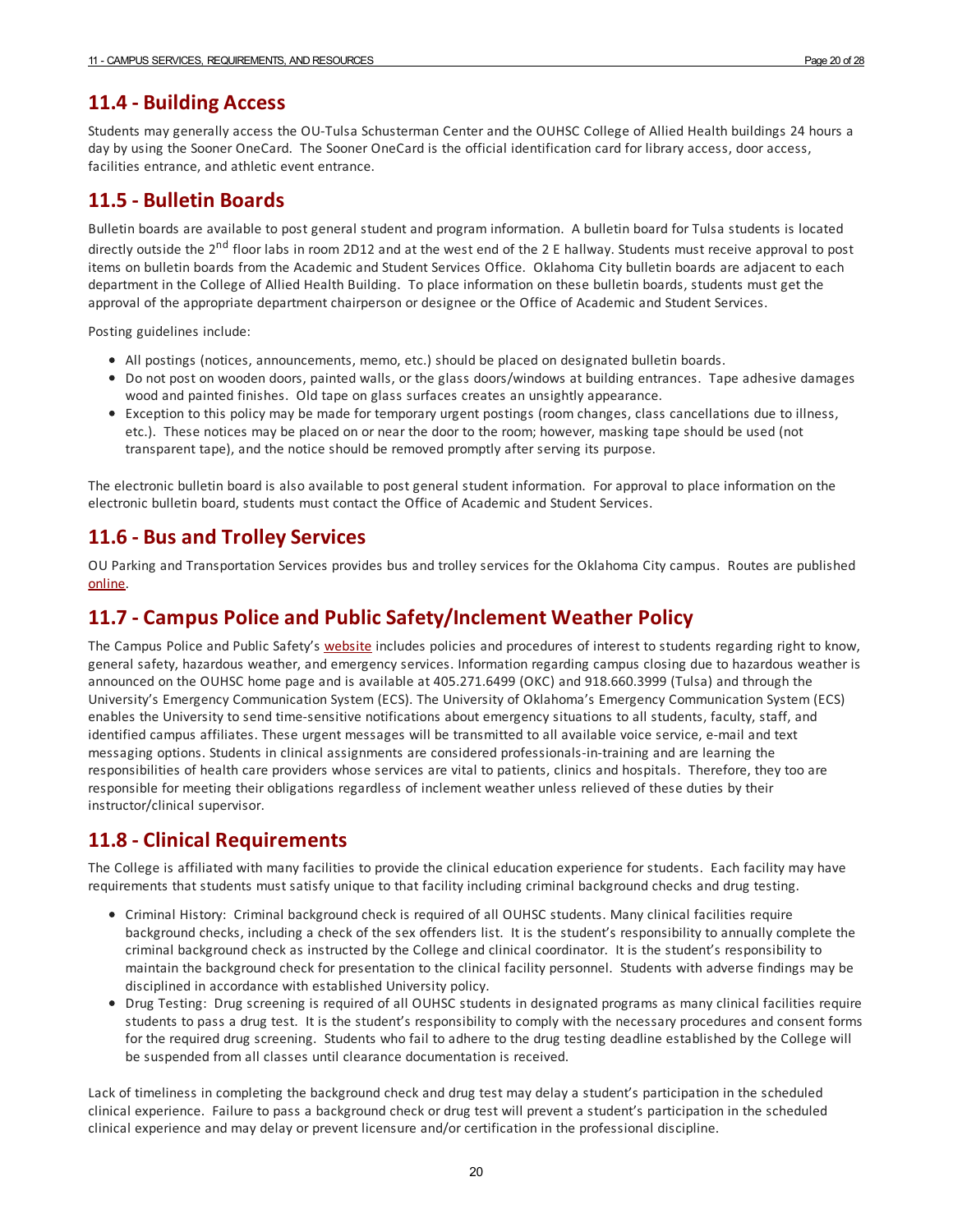#### <span id="page-20-0"></span>**11.9 - Copy Machines**

In Oklahoma City, copy machines are located in the OUHSC Robert M. Bird Library. In Tulsa, the copy machines are located in the OU-Tulsa library and in the OU-Tulsa PC lab (room 1C65).

#### <span id="page-20-1"></span>**11.10 - Counseling Services**

The goal of the University Counseling Services is to improve the quality of students' lives. Qualified professionals provide individual and marital counseling, psychological and academic testing, presentations on topics such as study strategies and stress management, and assistance with finding off-campus treatment services. More information for Oklahoma City students is available *[online](http://students.ouhsc.edu/SCS.aspx)* or by calling 405.271.2416. More information for Tulsa students is available by calling 918.660.3109 or [online.](http://www.ou.edu/tulsastudentaffairs/services/counseling-services)

## <span id="page-20-2"></span>**11.11 -Environmental Health and Safety Training**

All students must complete the online Environmental Health and Safety training and provide a certificate of completion to the Office of Academic and Student Services by the time classes begin in the fall. It is recommended that students retain a copy of this certificate for their personal educational records.

#### <span id="page-20-3"></span>**11.12 - Health Insurance**

Students in the College of Allied Health are required to carry health insurance and show evidence of coverage which must be maintained as long as the student is enrolled at the University of Oklahoma Health Sciences Center. Effective June 2017, all students enrolled in OUHSC programs must purchase the Student Health Insurance Plan or submit a waiver, each semester, to show alternative coverage via the Student Health Insurance waiver program by the 10<sup>th</sup> business day after the first day of classes. If not compliant within ten days, the student may, at the discretion of the College, be suspended from classes and/or rotations until proof of coverage is provided. In such event, the student may miss academic or clinical work, classes, or rotations, which may prevent the student from successfully completing a particular class, rotation, academic requirement, or semester. Information about student health insurance plans is available [online](http://students.ouhsc.edu/HealthInsurance.aspx). For additional information on student health insurance, contact the Office of Academic and Student Services in Oklahoma City orTulsa.

## <span id="page-20-4"></span>**11.13 - Health Insurance Portability and Accountability Act (HIPAA)**

All enrolled students must complete the online HIPAA training and provide a certificate of completion to the Office of Academic and Student Services annually. It is recommended that students retain a copy of this certificate for their records. The HIPAA training must be completed within thirty (30) days from the first day of classes unless the department or college requires earlier completion, and annually thereafter.

The HIPAA Privacy Regulations established national standards regarding uses and disclosures of protected health information and place stringent requirements on practitioners and researchers to protect the privacy of patients and research participants and selected others. Additional information about HIPAA is available [online](http://www.ouhsc.edu/hipaa/), and the University's Protection of Health Information Policies and Procedures Manual is available [online](http://www.ouhsc.edu/hipaa/docs/PrivacyPolicyManual.pdf).

When completing assignments that include patient-related information, students must follow these guidelines:

- Maintain confidentiality concerning all protected health information;
- Restrict the use and/or disclosure of protected health information, even though permitted, to the minimum necessary to accomplish the intended educational purpose.
- De-identify patient films or paperwork by removing identifying information such as the following, before leaving the clinical setting:
	- All names
	- All addresses including street, city, county, zip code, email address, URLs, Internet Protocol address
	- All dates (except year) including birth date, admission date, discharge date, procedure date, etc. and all dates including year of birth for patients or research participants 90 or older
	- All numbers including medical record, health plan, account, certificate/license, vehicle identifiers, device identifiers and serial numbers, telephone, fax, social security, etc.
	- Biometric identifiers and photographic images
	- All other unique identifying numbers, characteristics or codes

For questions regarding HIPAA or compliance in general, contact the department or the Office of Compliance at 405.271.2511.

Please also see HIPAA [information](https://studenthandbook.ouhsc.edu/hbSections.aspx?ID=433) in the OUHSC Student Handbook, Section 3.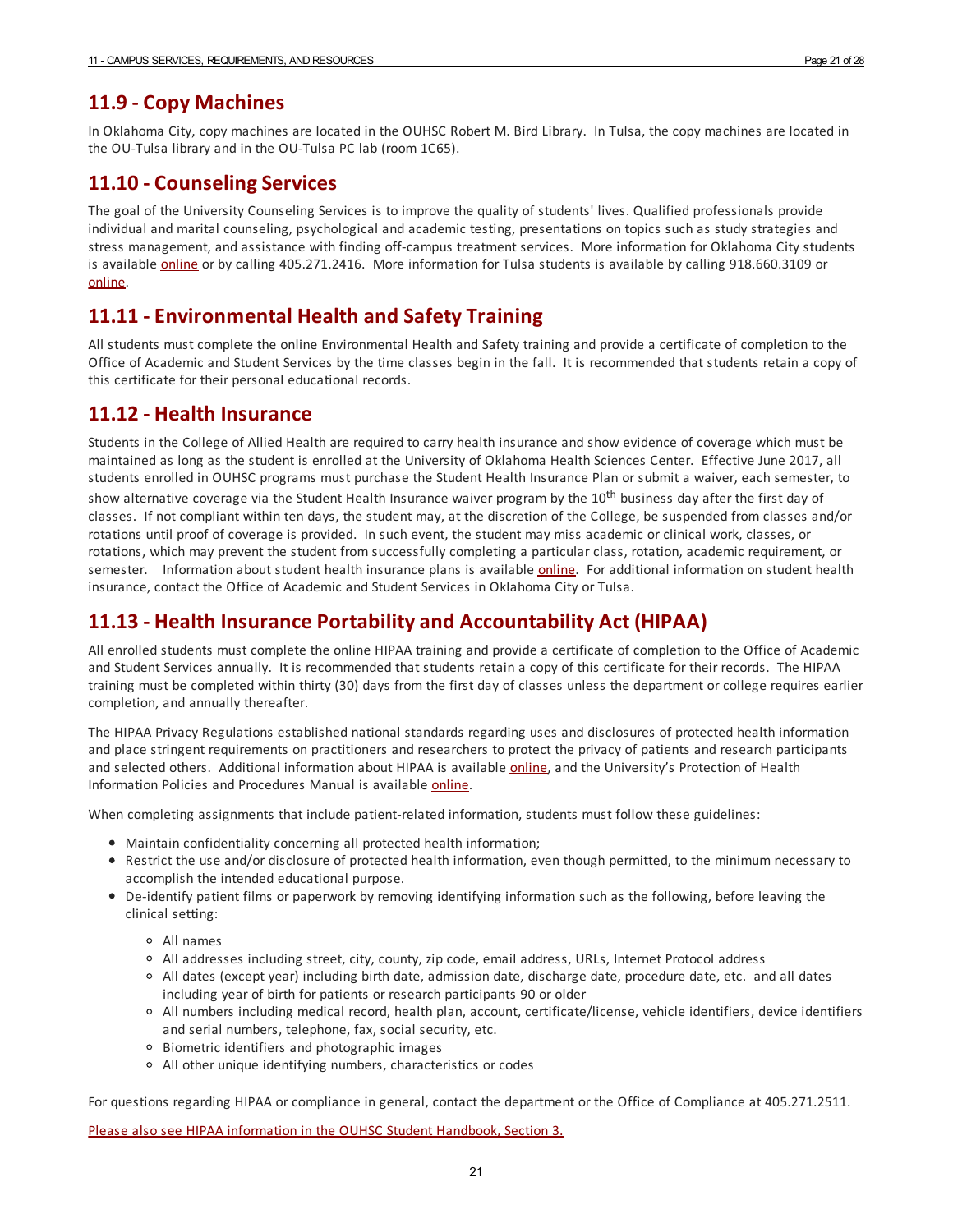## <span id="page-21-0"></span>**11.14 - Injuryin Clinic**

The College of Allied Health requires all students to have health insurance coverage while enrolled at the University of Oklahoma Health Sciences Center. Evidence of insurance coverage should be presented by the student for emergency room services. For blood/body fluid exposure, students should follow these guidelines:

- If the exposure occurs Monday through Friday between 8:30 a.m. and 4:30 p.m., the student should report the incident to his/her clinic supervisor and clinical coordinator, AND
- An **Oklahoma City campus student** should report to the OU Physicians Student Health & Wellness Clinic located at 825 NE 10<sup>th</sup> Street in Oklahoma City within an hour of the incident. If the blood/body fluid exposure occurs after-hours, weekends, scheduled holidays, or other times when the Student Health & Wellness Clinic is closed, the student should immediately go to the nearest hospital emergency room and seek treatment. The following weekday morning, the student should contact the Student Health & Wellness Clinic at 405.271.2577 to complete an incident report, OR
- A **Tulsa campus student** should immediately notify the OU-Tulsa Student Health Clinic at 918.660.3102. If the blood/body fluid exposure occurs after-hours, weekends, scheduled holiday, or other times when the Student Health Clinic is closed, the student should immediately contact the nearest hospital emergency room and seek treatment. The following weekday morning, the student should contact the OU-Tulsa Student Health Clinic at 918.660.3102 to complete an incident report.

For other accidents/injuries: The incident should be reported to the clinic supervisor and clinical coordinator. Oklahoma City students should seek treatment at the Student Health & Wellness Clinic, 405.271.2577. Tulsa students should seek treatment at the OU-Tulsa Student Health Clinic, 918.660.3102.

#### <span id="page-21-1"></span>**11.15 -LiabilityInsurance**

All College of Allied Health students having patient contact are required to carry general liability insurance (malpractice). The College has one policy forall students, with limits of liability of \$1,000,000 each claim, \$5,000,000 aggregate. Coverage is September 1 to August 31, and the College of Allied Health Student Association pays the cost of this policy for students. For additional information, contact the Office of Academic and Student Services in Oklahoma City or Tulsa.

#### <span id="page-21-2"></span>**11.16 -Libraries**

The University of Oklahoma has outstanding library resources for Health Sciences Center degree students. Information is available [online.](http://www.ouhsc.edu/libraries.aspx)

#### <span id="page-21-3"></span>**11.17 -Lockers**

Lockers are available for each student. Tulsa lockers are in locker rooms 2D12 and 2D08 and Oklahoma City lockers are located throughout the College of Allied Health building. Students are responsible forany items placed in their lockers, and are provided a combination lock at orientation. Students are charged a \$6.00 replacement fee for lost combination locks. The University is not responsible forany lost or stolen items.

#### <span id="page-21-4"></span>**11.18 - Mailboxes**

Each student is assigned a mail box in AHB Room 1144 in Oklahoma City and Room 2D14 in Tulsa. Students are responsible for communication placed in their mailboxes and should check for mail daily.

## <span id="page-21-5"></span>**11.19 - Religious Holiday Observance**

It is the policy of the University to excuse student absences that result from religious observances unless such an accommodation would cause undue hardship to the educational and/or university process. In accordance with the procedures stipulated by each college to accommodate varying clinical and educational differences, students must make requests for accommodation of religious holidays in writing within the first week of the term in which the course/clinical experience is offered. Approved accommodations will be provided without penalty for rescheduling of examinations and/ or required clinical, lab, or class work that may fall on religious holidays.

#### <span id="page-21-6"></span>**11.20 - Writing Center**

The Writing Center is located in the Student Union in Oklahoma City and at OU-Tulsa as a resource for students. More information is available [here](http://library.tulsa.ou.edu/main/writing-services) for for Oklahoma City students and here for Tulsa students.

## <span id="page-21-7"></span>**11.21 - Related OUHSC Student Resources**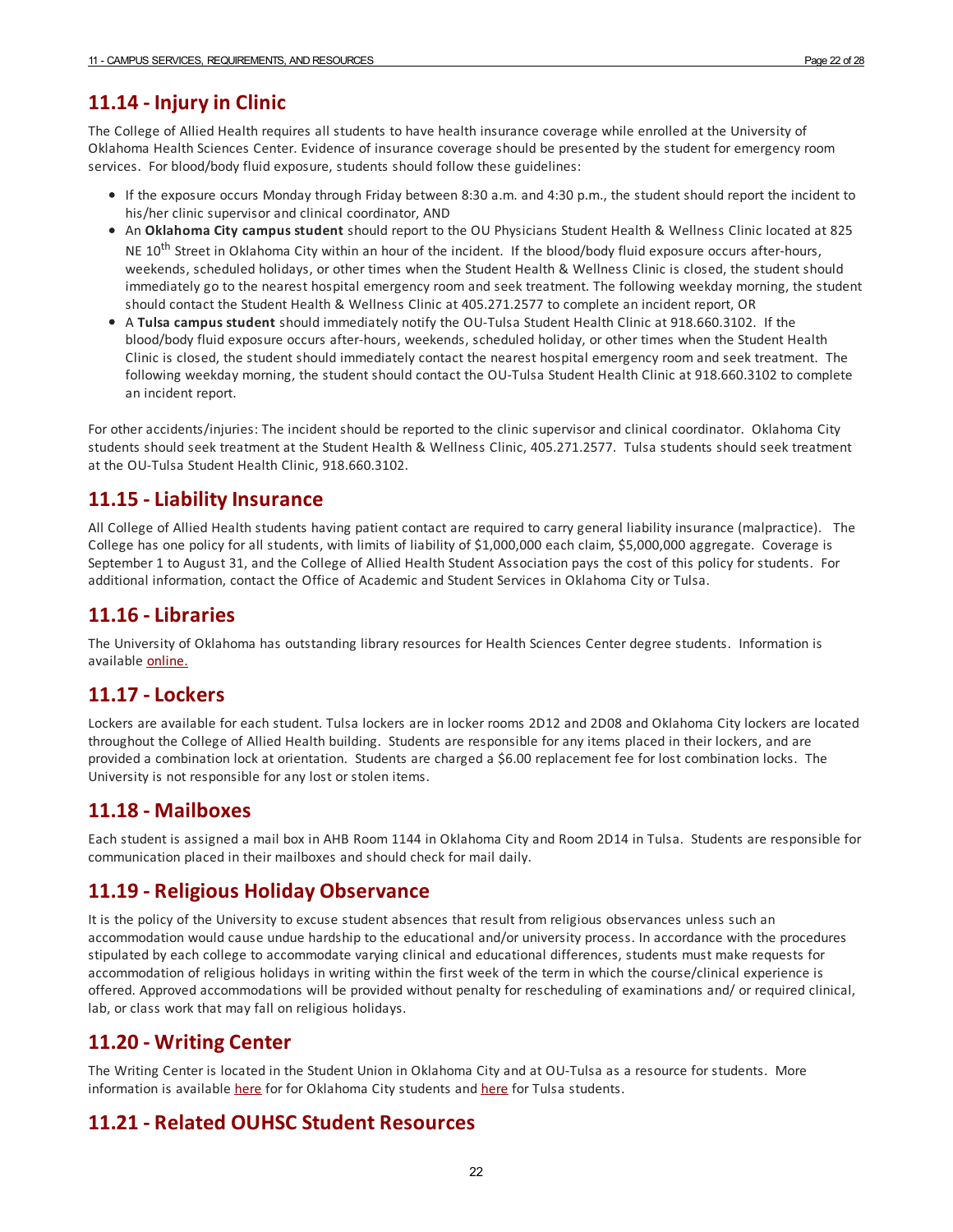Information about additional student resources is available online at [here](http://www.ou.edu/content/tulsastudentaffairs.html) for Oklahoma City students and here for Tulsa students. These include:

- Admissions and Records
- Athletic Tickets
- Bursar's Office
- Campus Police
- Counseling Services
- Financial Aid
- Fitness and Recreational Services
- Health Insurance
- Health Services
- Housing
- HSC Student Affairs
- HSC Student Union
- Identification Cards (Sooner OneCard)
- International Student Services
- Library
- Loan and Scholarship Disbursement
- Parking
- Veteran Services

# <span id="page-22-0"></span>**12 - TUITION AND FEEINFORMATION**

#### <span id="page-22-1"></span>**12.1 - Related OUHSC Tuition and Fee Information**

The OUHSC Office of the Bursar is responsible for assessing and collecting student fees and tuition and provides policy information ([online](http://www.ouhsc.edu/financialservices/bursar/)) including:

- Deadlines and Penalties
- Bursar's Office Hours of Operation
- Loan and Scholarship Disbursement
- Obligation and Collection (of Student Fees)
- Oklahoma State Regents Refund Policy for Withdrawal and Add/Drop
- Student Fee Refund Policy
- Regents Fee Refund Policy for Students Entering Military Service
- Student Health Fee Exemptions

#### <span id="page-22-2"></span>**12.2 - Required Tuition and Fees**

A breakdown of tuition and fees can be found [here](http://www.ouhsc.edu/financialservices/bursar/tuition_fees.asp).

Total program cost estimates can be found [here](http://www.ouhsc.edu/financialservices/SFA/OUHSCCosts.asp).

Regents' Policy on Obligation and Collection of Student Fees can be found in the OUHSC Student [Handbook,](https://studenthandbook.ouhsc.edu/hbSections.aspx?ID=430) Section 2.14.

# <span id="page-22-3"></span>**13 -ENROLLMENT**

#### <span id="page-22-4"></span>**13.1 -Enrollment Policies & Regulations**

Students are not permitted to enroll in College of Allied Health courses unless they have been admitted to the College. Students admitted to other degree programs within the University may be permitted to enroll in a College of Allied Health course provided they have the necessary prerequisites for the course and have received special permission from the course instructor, the department, and the Office of Academic and Student Services.

Please also see OUHSC [enrollment](https://studenthandbook.ouhsc.edu/hbSections.aspx?ID=411) policies in the OUHSC Student Handbook, Section 3.6.

#### <span id="page-22-5"></span>**13.2 - Class Schedules and Course Catalog**

Class schedules and the course catalog for the OU Health Sciences Center are available *[online](http://apps.ouhsc.edu/studentinfo/Schedules.aspx)*.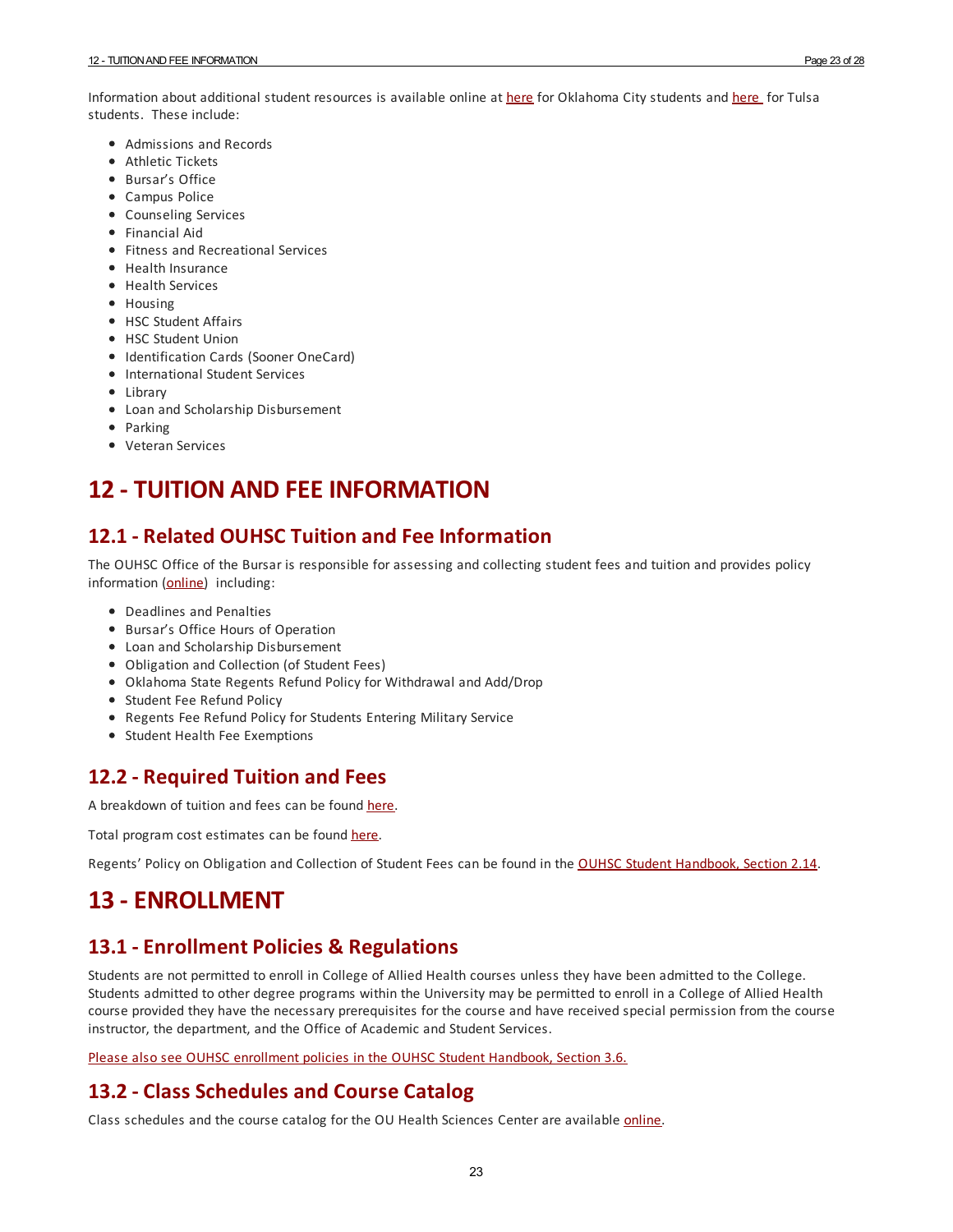# <span id="page-23-0"></span>**14 -STUDENT ORGANIZATIONS**

Participation in a student organization gives students opportunities to expand and enhance their overall educational experience, improve social life, gain self confidence, acquire leadership skills, and learn how to function as a member of a group ora team. Students should explore the various student organizations offered and become actively involved.

#### <span id="page-23-1"></span>**14.1 - College of Allied Health Student Association**

The purpose of the College of Allied Health Student [Association](https://alliedhealth.ouhsc.edu/Current-Students/Student-Organizations/Student-Association) is to:

- represent the students of the College as a leadership organization, in regulation and coordination of student governance;
- promote interest in and loyalty to the College;
- conserve and propagate the ideals and traditions of the health professions;
- serve as a platform for cooperation and collaboration among students, faculty and administration; and to
- promote honesty and individual achievement

The Student Association's legislative power is vested in the student elected department representatives. Four students from each department are elected each year to serve as representatives. Alternates are also elected to serve when the elected department representative is absent from Association meetings. Students elect Association officers and representatives to the OUHSC Student Senate each year.

Student governance in the College is an important aspect of student life. With an annual budget derived from student activity fees, the Student Association is engaged in a number of social events, community service activities, and educational programs. Involvement in these activities is a precursorand preparation for lifelong responsibilities associated with all health science professions.

## <span id="page-23-2"></span>**14.2 - Other College of Allied Health Student Organizations**

Recognized student organizations in the College include:

- Alpha Eta Honor Society
- College of Allied Health Student Association
- Colleges Against Cancer
- Dietetic Student Association
- National Association of Future Doctors of Audiology
- National Student Speech-Language-Hearing Association
- Nuclear Medicine Seniors
- Nuclear Medicine Juniors
- Radiography Seniors
- Radiography Juniors
- Radiation Therapy Seniors
- Radiation Therapy Juniors
- Rehabilitation Sciences Student Association
- Rehabilitation Sciences Year 3
- Rehabilitation Sciences Year 2
- Rehabilitation Sciences Year 1
- Sonography Seniors
- Sonography Juniors
- **•** Student Occupational Therapy Association
- Student Physical Therapy Association

#### <span id="page-23-3"></span>**14.3 - OUHSC Student Government Association**

The OUHSC Student Government Association (OUHSCSGA) is the student organization that represents all students at the Health Sciences Center. The Association maintains WebPages at [online](http://www.ouhsc.edu/sa/) to keep students informed of its activities and structure and to publish its constitution and bylaws.

#### <span id="page-23-4"></span>**14.4 - OU-Tulsa Student Government Association**

The OU-Tulsa Student Government Association (OUTSGA) is the student organization that represents all students at the OUTulsa campus. The Association maintains WebPages [online](http://www.ou.edu/content/tulsastudentaffairs/outsa.html) to keep students informed of its activities and structure and to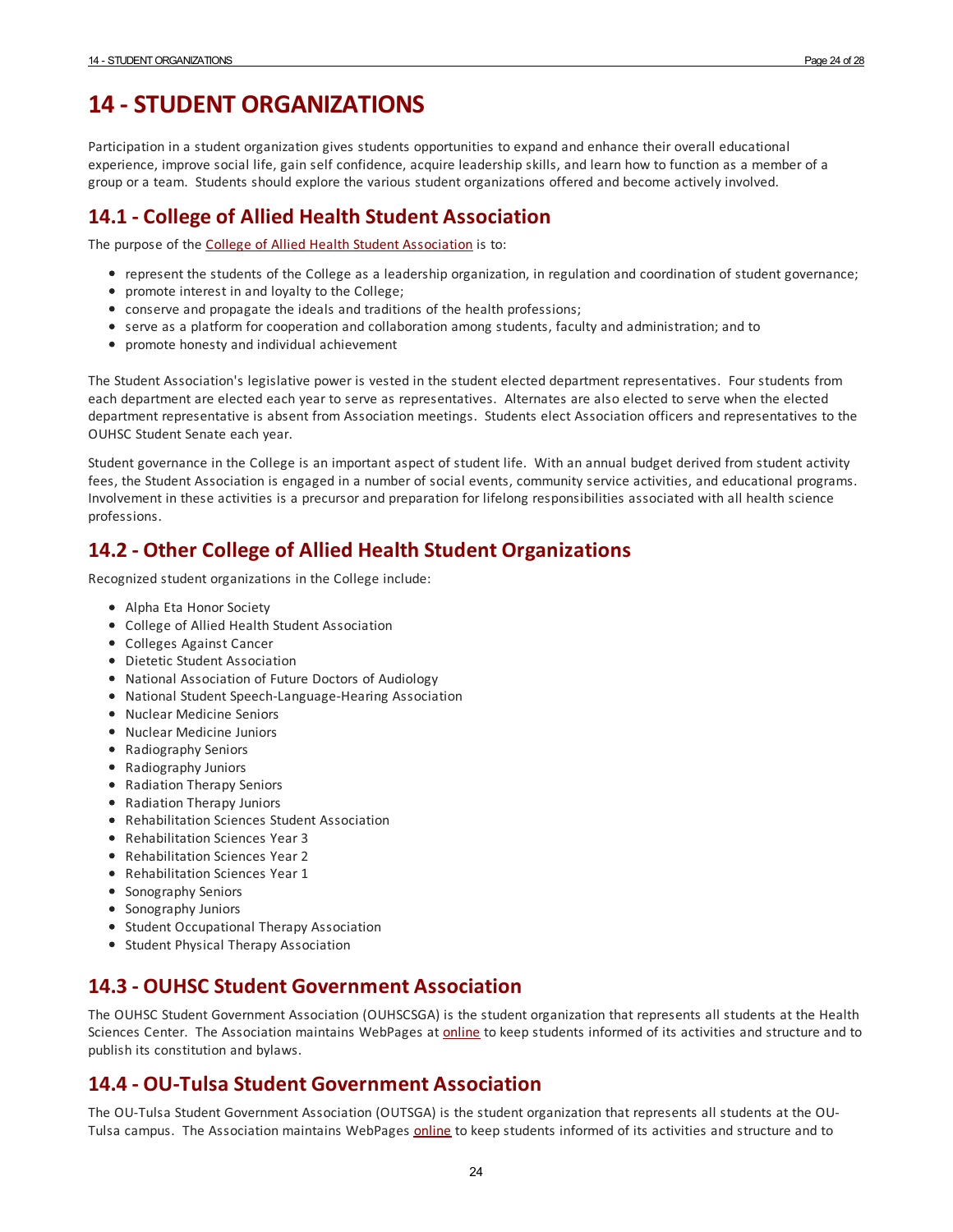publish its constitution and bylaws.

#### <span id="page-24-0"></span>**14.5 -Sales and Fundraising Activities**

Students should obtain a copy of the *Request for Fundraising Form* [online](http://alliedhealth.ouhsc.edu/Portals/1058/Assets/Fundraising Request Form.pdf) or from the Office of Academic and Student Services to request approval for fundraising activities.

Guidelines for using the Schusterman Center or College of Allied Health buildings for fundraising include:

- All activities must comply with the above form.
- All promotional material must be placed on bulletin boards, orattached with masking tape to washable surfaces. Nothing is to be placed on glass doors or windows.
- Sales stands must not impede the flow of traffic or create a safety hazard in the building.
- Sales stands must be placed far enough from classrooms so noise does not interrupt classes.
- Promotional material must be removed immediately after sales have been completed.
- Participants of sales or other events must clean area before leaving.
- All advertisement of fundraising must include the following statement: This [EVENT/PROJECT] is a project of [INSERT RSO NAME] and is not sponsored or endorsed by the University of Oklahoma Health Sciences Center or the College of Allied Health. If you have any questions about this event, please contact [NAME] at [EMAIL/PHONE].
- College of Allied Health students will be notified that ALL fundraising emails must include the standard disclaimeras noted above. The Assistant Dean for Academic and Student Services will monitor ALL fundraising email messages and require students make corrections to the message to meet fundraising policies and procedures.

With regard to the rules and regulations for the use of other buildings on Oklahoma City or Tulsa campuses, check with the Office of Academic and Student Services.

#### <span id="page-24-1"></span>**14.6 - Procedures for Outside Bank Accounts**

Any student organization that chooses to operate through an outside bank account will be required to provide a bank account reconciliation once each semester due October 1 for the fall and March 1 for the spring. This reconciliation will be provided in the form of a reconciled bank statement accompanied by a cash reconciliation sheet. The report will be signed by the organization president, treasurerand student organization faculty/staff sponsor. Student organizations with outside accounts who do not meet these deadlines will relinquish the privilege of facility use on campus until they present copies of bank account information as required. Those organizations privately chartered or independently incorporated will be exempt from this requirement. The cash balance student organizations hold in outside accounts shall not exceed \$2,000. Funds in excess of \$2,000 generated by student organizations and brought inside the university's accounting system will be handled according to established university accounting guidelines with the following provisions:

Student organization funds generated from dues, assessments, and fund-raising events orany other revenue-generating activity and deposited into a university account will be handled by the Office of the Controller.

Registered student organizations may designate the purposes for which outside generated funds have been raised and the Controller will hold the funds in accordance with the specific instructions of the organization.

Overhead transaction charges will not be assessed against student organization accounts.

Student groups who hold fund-raising events in University facilities will be required to pay a facility fee. All Student Activity Fee funds must be handled through University accounts in accordance with the provisions and limitations of state law.

# <span id="page-24-2"></span>**15 - COLLEGE OF ALLIED HEALTH STUDENT ASSOCIATION BYLAWS**

Bylaws for the College of Allied Health Student Association can be found [here](https://alliedhealth.ouhsc.edu/Portals/1058/Assets/Bylaws Revision 2018.pdf).

# <span id="page-24-3"></span>**16 - HSC STUDENT GOVERNMENT ASSOCIATION'S CONSTITUTION**

The HSC Student Government Association's Consititution can be found [here](http://students.ouhsc.edu/Portals/1063/Assets/documents/Student Orgs/HSC SGA Constitution.pdf?ver=2014-08-27-154451-000).

# <span id="page-24-4"></span>**17 - OU-TULSA STUDENT GOVERNMENT ASSOCIATION**

The OU-Tulsa Student Government Association's Constitution can be found [here](http://www.ou.edu/content/dam/Tulsa/Student Affairs/OUTSA Constitution - CURRENT as of 4-3-2013.pdf).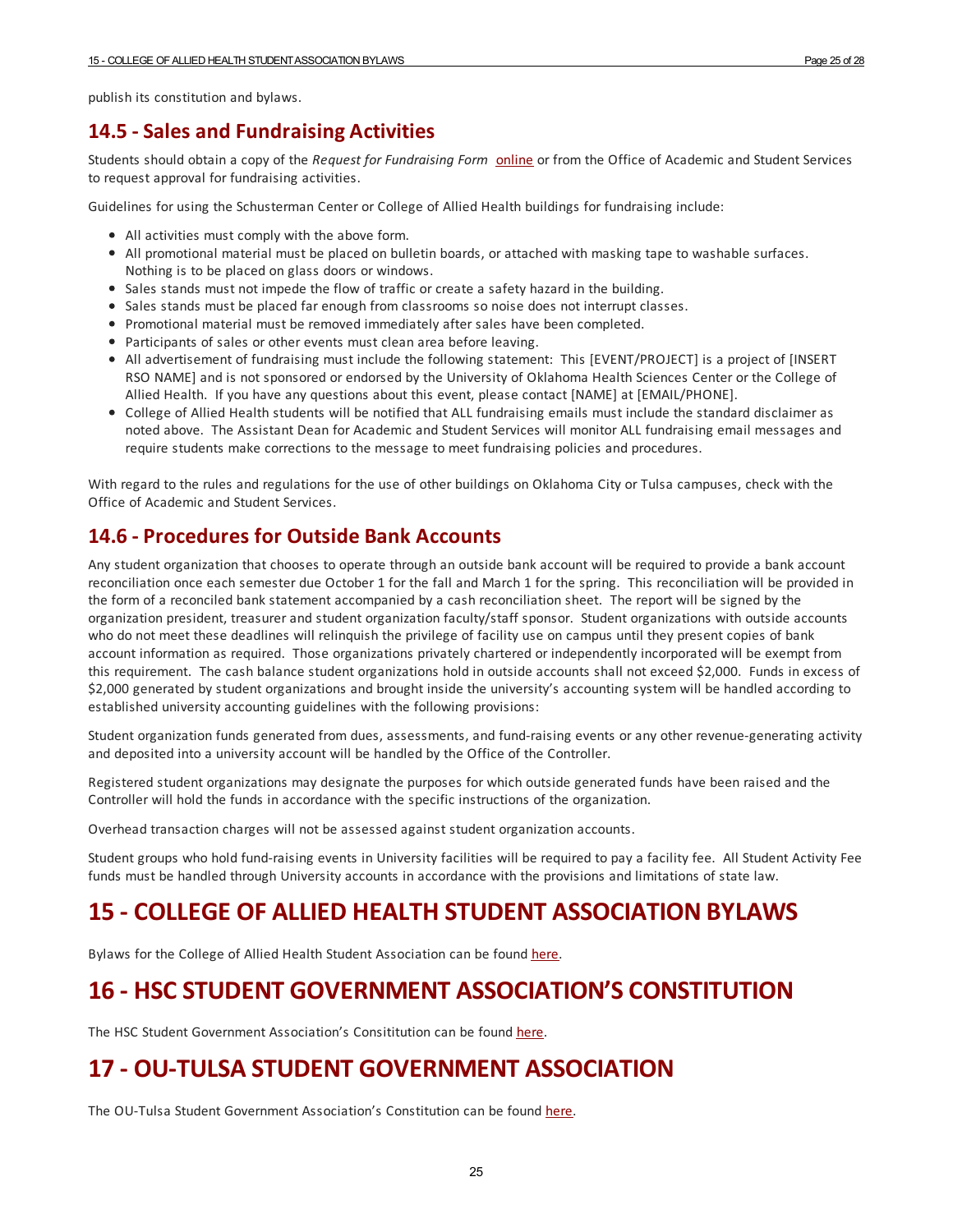# <span id="page-25-0"></span>**18 - COLLEGE OF ALLIED HEALTH ADMINISTRATIVE OFFICES**

**Dean's Office Allen Knehans**, Ph.D., Dean AHB 3150 405.271.2288

**Susanne Bernard**, MBA, Associate Dean - Finance AHB 3150 405.271.2288

**Kari E. Boyce**, Ph.D., RDMS, Associate Dean AHB 3042 405.271.2288

**Ken Randall**, PT, Ph.D., M.H.R., Associate Dean -Academic Affairs OU-T 2F19 918.660.3276

**Susan Sisson**, Ph.D., RDN, CHES, FACSM, Assistant Dean for Research AHB 3068 405.271.2113

#### **Academic and Student Services**

**Susan B. Tucker,** M.P.H., OTR/L, FAOTA, Assistant Dean - Student Affairs AHB 1009 405.271.6588

**Paije Fauser**, B.A., Director of Student Affairs-OKC AHB 1009 405.271.6588

#### **Allied Health Sciences**

**Allen Knehans**, Ph.D., Interim Chair AHB 3006 405.271.1444

#### **Communication Sciences and Disorders**

**Andrew John**, Ph.D., Interim Chair AHB 3091 405.271.4214

**Sarah S. Buckingham**, Ph.D., CCC-SLP, Vice-Chair AHB 3091 405.271.4214

**Medical Imaging and Radiation Sciences Vesper Grantham**, M.Ed, RT(N), CNMT, Chair AHB 3021 405.271.6477

**Nutritional Sciences Allen Knehans**, Ph.D., Chair AHB 3057 405.271.2113

**Rehabilitation Sciences Cyndy Robinson,** OTD, OT/L, FAOTA, Chair AHB 3092 405.271.2131

## <span id="page-25-1"></span>**19 - ACADEMIC CALENDAR**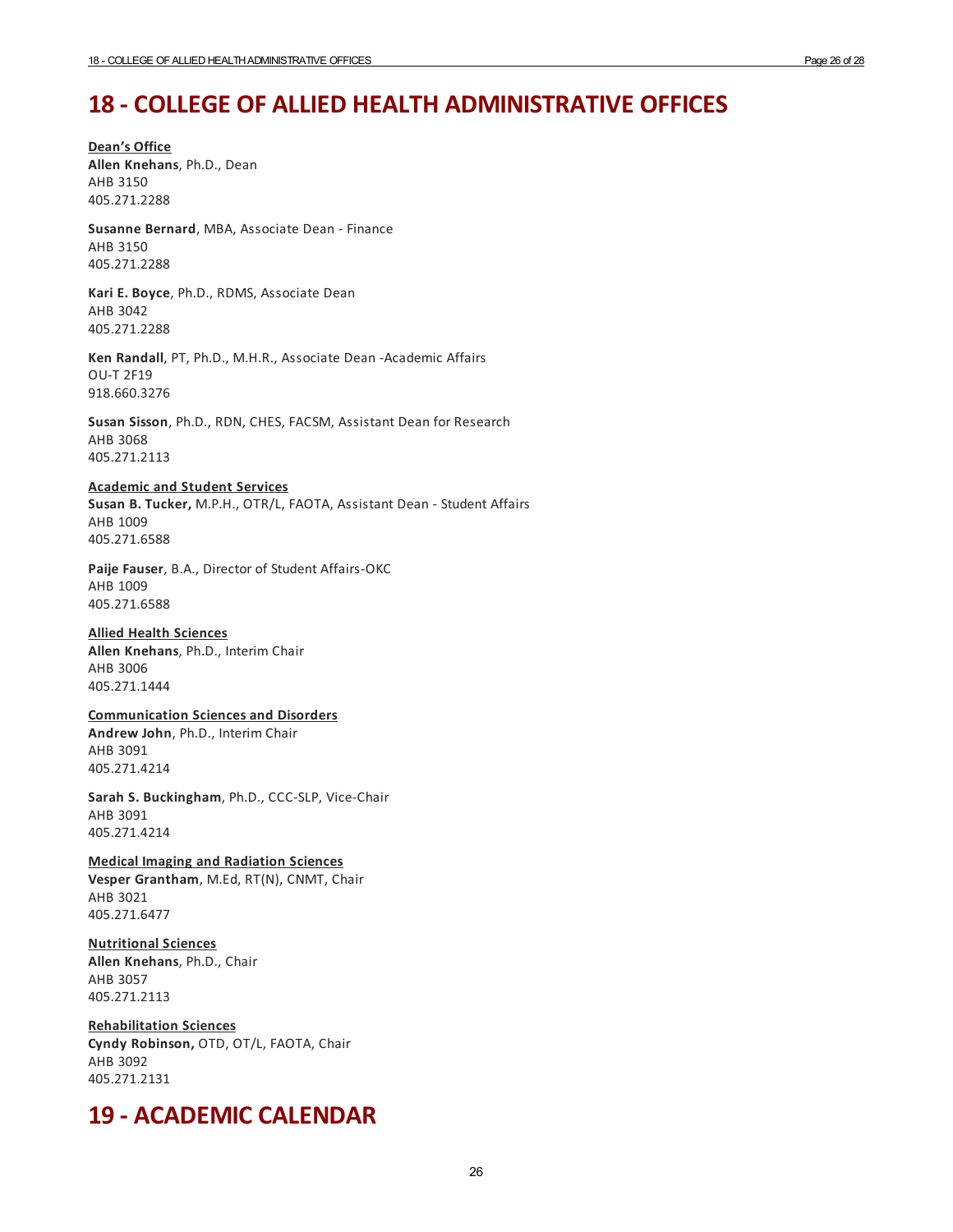Academic Calendars can be found [here](http://admissions.ouhsc.edu//AcademicCalendar.aspx).

# <span id="page-26-0"></span>**20 -FINDING ANSWERS TO YOUR QUESTIONS**

#### **[Academic](http://alliedhealth.ouhsc.edu/CurrentStudents/OfficeofAcademicStudentServices.aspx) and Student Services, College of Allied Health**

OKC: 405.271.6588, AHB 1009 Tulsa: 918.660.3255, 1C114

#### **Allied Health Student [Association](http://alliedhealth.ouhsc.edu/CurrentStudents/StudentOrganizations/StudentAssociation.aspx)**

OKC 405.271.6588 AHB 1144 Tulsa 918.660.3255, 1C114

**Fitness Center**

**[OKC](http://www.ouhsc.edu/uhc/about.asp)** 405.271.1650

**[Tulsa](https://www.ou.edu/tulsastudentaffairs/resources/fitness_center)** 918.660.3100

**[Graduate](http://graduate.ouhsc.edu/) College** 405.271.2085/LIB258

**Health Services** OKC – Student Health & [Wellness](http://students.ouhsc.edu/SHWC.aspx) Clinic 405.271.2577/825 NE 10<sup>th</sup> St.

Tulsa – Student Health [Services](http://www.ou.edu/tulsastudentaffairs/resources/health) 918.660.3102/Schusterman Clinic

**Helpdesk - [Information](http://it.ouhsc.edu/services/servicedesk) Technology** 405.271.2203 or 888.435.7486

**ID Card [OKC](https://www.ouhsc.edu/financialservices/bursar/onecard_FAQ.asp)** 405.271.2433/SC114

**[Tulsa](http://www.ou.edu/tulsa/esfs/student-employee-i-d--cards)** 918.660.3100/2C11

**Library [OKC](http://library.ouhsc.edu/index)** 405.271.2285

**[Tulsa](https://library.tulsa.ou.edu/)** 918.660.3220

**OU – [Norman](http://www.soonersports.com/) Sooner Sports** 405.325.2424 or 800.456.4668

**OUHSC [Student](http://students.ouhsc.edu/StudentUnion.aspx) Union**

405.271.2416

**Parking and Transportation Services [OKC](http://oupts.ouhsc.edu)** 405.271.2020/SC100

**[Tulsa](http://www.ou.edu/parking/park_on_campus)** 918.660.3100

**Student Affairs Office [OUHSC](http://student-affairs.ouhsc.edu/)** 405.271.2416/SU300

[OU-Tulsa](http://www.ou.edu/tulsastudentaffairs.html ����)